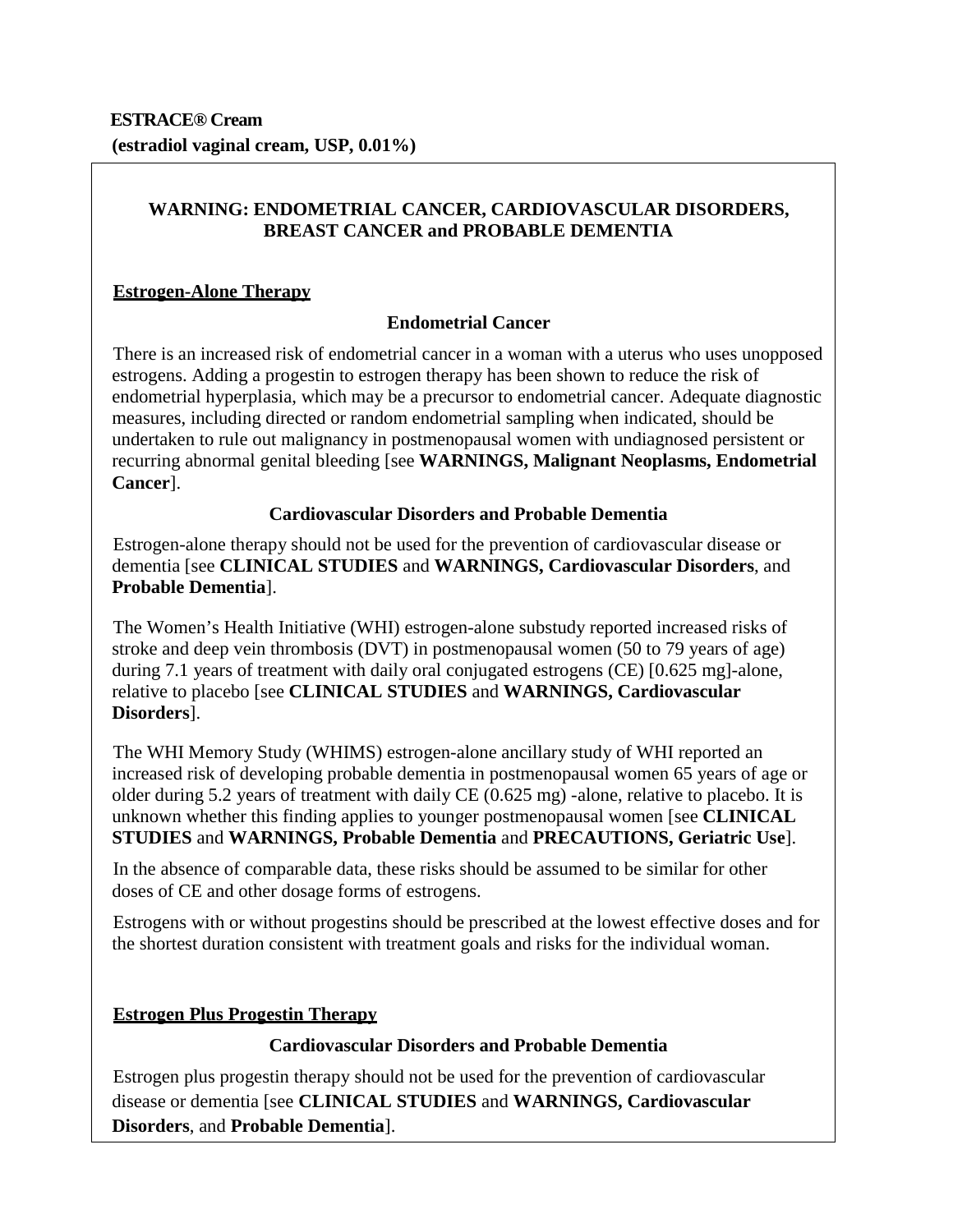The WHI estrogen plus progestin substudy reported increased risks of DVT, pulmonary embolism (PE), stroke and myocardial infarction (MI) in postmenopausal women (50 to 79 years of age) during 5.6 years of treatment with daily oral CE (0.625 mg) combined with medroxyprogesterone acetate (MPA) [2.5 mg], relative to placebo [see **CLINICAL STUDIES** and **WARNINGS, Cardiovascular Disorders**].

The WHIMS estrogen plus progestin ancillary study of the WHI reported an increased risk of developing probable dementia in postmenopausal women 65 years of age or older during 4 years of treatment with daily CE (0.625 mg) combined with MPA (2.5 mg), relative to placebo. It is unknown whether this finding applies to younger postmenopausal women [see **CLINICAL STUDIES** and **WARNINGS, Probable Dementia** and **PRECAUTIONS, Geriatric Use**].

#### **Breast Cancer**

The WHI estrogen plus progestin substudy also demonstrated an increased risk of invasive breast cancer [see **CLINICAL STUDIES** and **WARNINGS, Malignant Neoplasms, Breast Cancer**].

In the absence of comparable data, these risks should be assumed to be similar for other doses of CE and MPA, and other combinations and dosage forms of estrogens and progestins.

Estrogens with or without progestins should be prescribed at the lowest effective doses and for the shortest duration consistent with treatment goals and risks for the individual woman.

#### **DESCRIPTION**

Each gram of ESTRACE (estradiol vaginal cream, USP, 0.01%) contains 0.1 mg estradiol in a nonliquefying base containing purified water, propylene glycol, stearyl alcohol, white ceresin wax, mono- and di-glycerides, hypromellose 2208 (4000 cps), sodium lauryl sulfate, methylparaben, edetate di-sodium and *tertiary*-butylhydroquinone. Estradiol is chemically described as estra-1,3,5(10)-triene-3, 17(beta)-diol. It has an empirical formula of  $C_{18}H_{24}O_2$  and molecular weight of 272.37. The structural formula is:



## **CLINICAL PHARMACOLOGY**

Endogenous estrogens are largely responsible for the development and maintenance of the female reproductive system and secondary sexual characteristics. Although circulating estrogens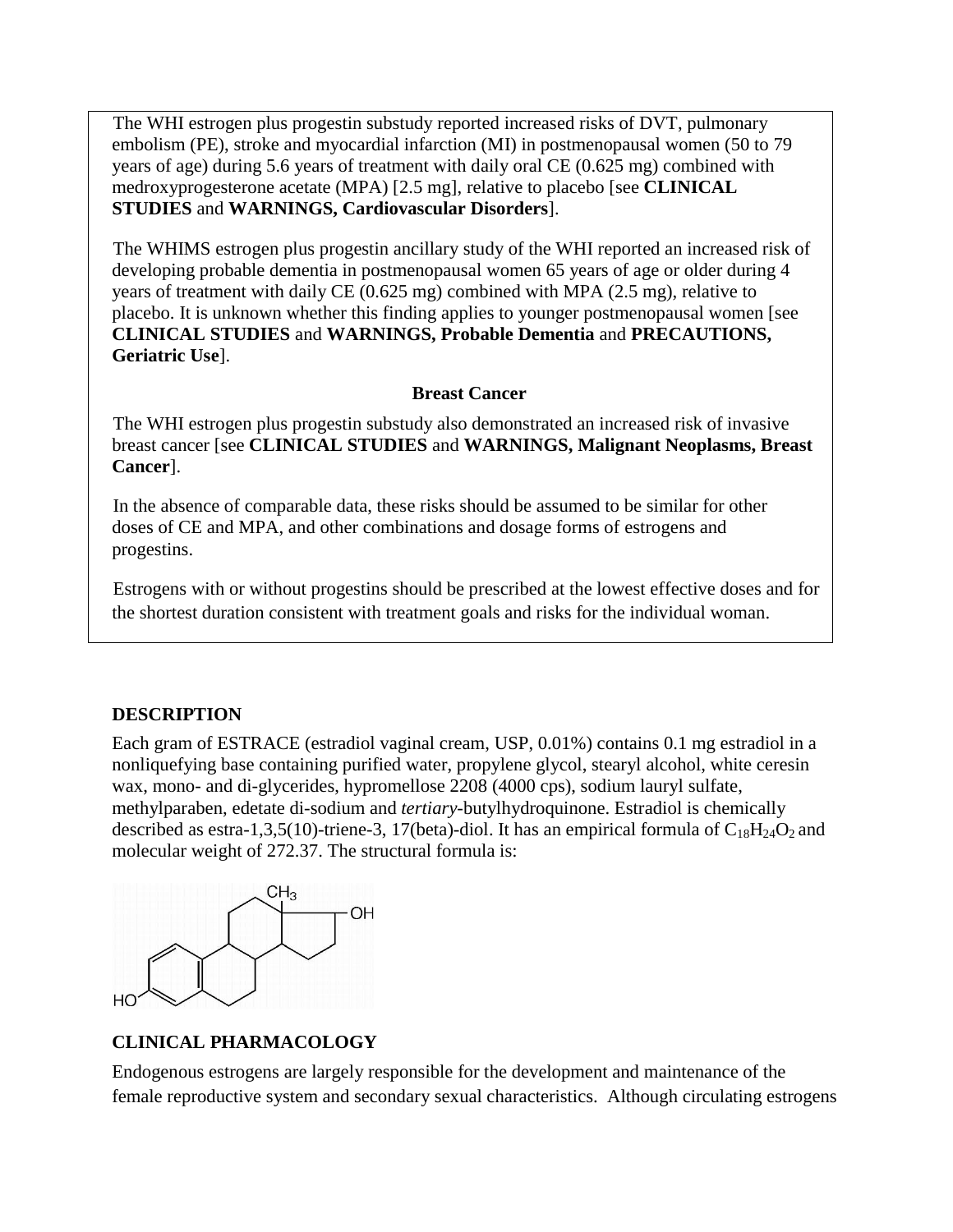exist in a dynamic equilibrium of metabolic interconversions, estradiol is the principal intracellular human estrogen and is substantially more potent than its metabolites, estrone and estriol at the receptor level.

The primary source of estrogen in normally cycling adult women is the ovarian follicle, which secretes 70 to 500 mcg of estradiol daily, depending on the phase of the menstrual cycle. After menopause, most endogenous estrogen is produced by conversion of androstenedione, secreted by the adrenal cortex, to estrone by peripheral tissues. Thus, estrone and the sulfate conjugated form, estrone sulfate, are the most abundant circulating estrogens in postmenopausal women.

Estrogens act through binding to nuclear receptors in estrogen-responsive tissues. To date, two estrogen receptors have been identified. These vary in proportion from tissue to tissue.

Circulating estrogens modulate the pituitary secretion of the gonadotropins, luteinizing hormone (LH) and follicle stimulating hormone (FSH), through a negative feedback mechanism. Estrogens act to reduce the elevated levels of these hormones seen in postmenopausal women.

## **Pharmacokinetics**

## *Absorption*

Estrogen drug products are absorbed through the skin, mucous membranes, and the gastrointestinal tract after release from the drug formulation.

## *Distribution*

The distribution of exogenous estrogens is similar to that of endogenous estrogens. Estrogens are widely distributed in the body and are generally found in higher concentrations in the sex hormone target organs. Estrogens circulate in the blood largely bound to sex hormone binding globulin (SHBG) and albumin.

## *Metabolism*

Exogenous estrogens are metabolized in the same manner as endogenous estrogens. Circulating estrogens exist in a dynamic equilibrium of metabolic interconversions. These transformations take place mainly in the liver. Estradiol is converted reversibly to estrone, and both can be converted to estriol, which is the major urinary metabolite. Estrogens also undergo enterohepatic recirculation via sulfate and glucuronide conjugation in the liver, biliary secretion of conjugates into the intestine, and hydrolysis in the gut followed by reabsorption. In postmenopausal women, a significant proportion of the circulating estrogens exist as sulfate conjugates, especially estrone sulfate, which serves as a circulating reservoir for the formation of more active estrogens.

## *Excretion*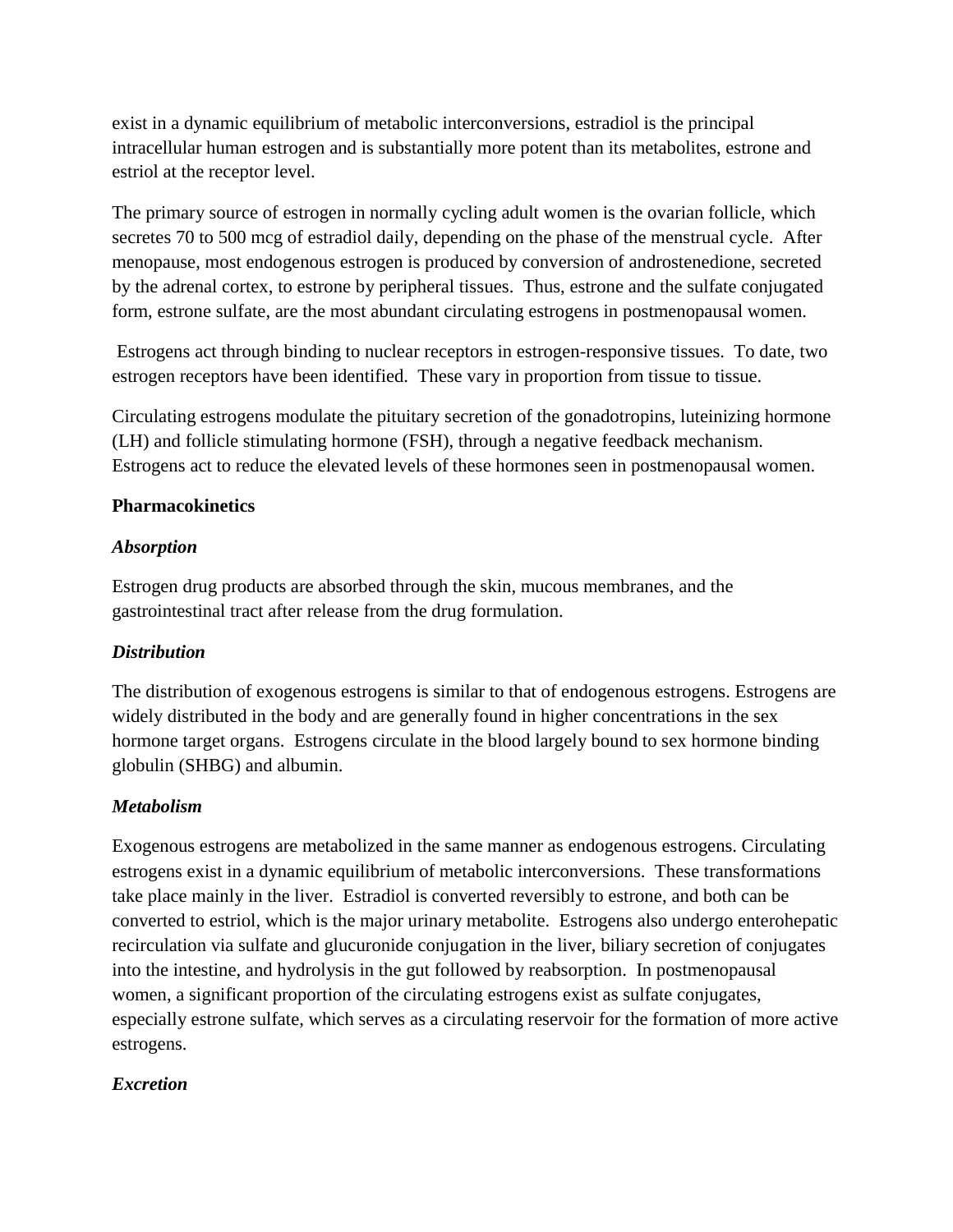Estradiol, estrone, and estriol are excreted in the urine along with glucuronide and sulfate conjugates.

## *Special Populations*

No pharmacokinetic studies were conducted in special populations, including patients with renal or hepatic impairment.

## *Drug Interactions*

In vitro and in vivo studies have shown that estrogens are metabolized partially by cytochrome P450 3A4 (CYP3A4). Therefore, inducers or inhibitors of CYP3A4 may affect estrogen drug metabolism. Inducers of CYP3A4 such as St. John's Wort preparations (Hypericum perforatum), phenobarbital, carbamazepine, and rifampin may reduce plasma concentrations of estrogens, possibly resulting in a decrease in therapeutic effects and/or changes in the uterine bleeding profile. Inhibitors of CYP3A4 such as erythromycin, clarithromycin, ketoconazole, itraconazole, ritonavir and grapefruit juice may increase plasma concentrations of estrogens and may result in side effects.

## **CLINICAL STUDIES**

## **Women's Health Initiative Studies**

The WHI enrolled approximately 27,000 predominantly healthy postmenopausal women in two substudies to assess the risks and benefits of daily oral CE (0.625 mg)-alone or in combination with MPA (2.5 mg) compared to placebo in the prevention of certain chronic diseases. The primary endpoint was the incidence of coronary heart disease (CHD) (defined as nonfatal MI, silent MI and CHD death), with invasive breast cancer as the primary adverse outcome. A "global index" included the earliest occurrence of CHD, invasive breast cancer, stroke, PE, endometrial cancer (only in the CE plus MPA substudy), colorectal cancer, hip fracture, or death due to other cause. These substudies did not evaluate the effects of CE or CE plus MPA on menopausal symptoms.

## *WHI Estrogen-Alone Substudy*

The WHI estrogen-alone substudy was stopped early because an increased risk of stroke was observed, and it was deemed that no further information would be obtained regarding the risks and benefits of estrogen-alone in predetermined primary endpoints.

Results of the estrogen-alone substudy, which included 10,739 women (average 63 years of age, range 50 to 79; 75.3 percent White, 15.1 percent Black, 6.1 percent Hispanic, 3.6 percent Other), after an average follow-up of 7.1 years are presented in Table 1.

# **a TABLE 1 -Relative and Absolute Risk Seen in the Estrogen-Alone Substudy of WHI**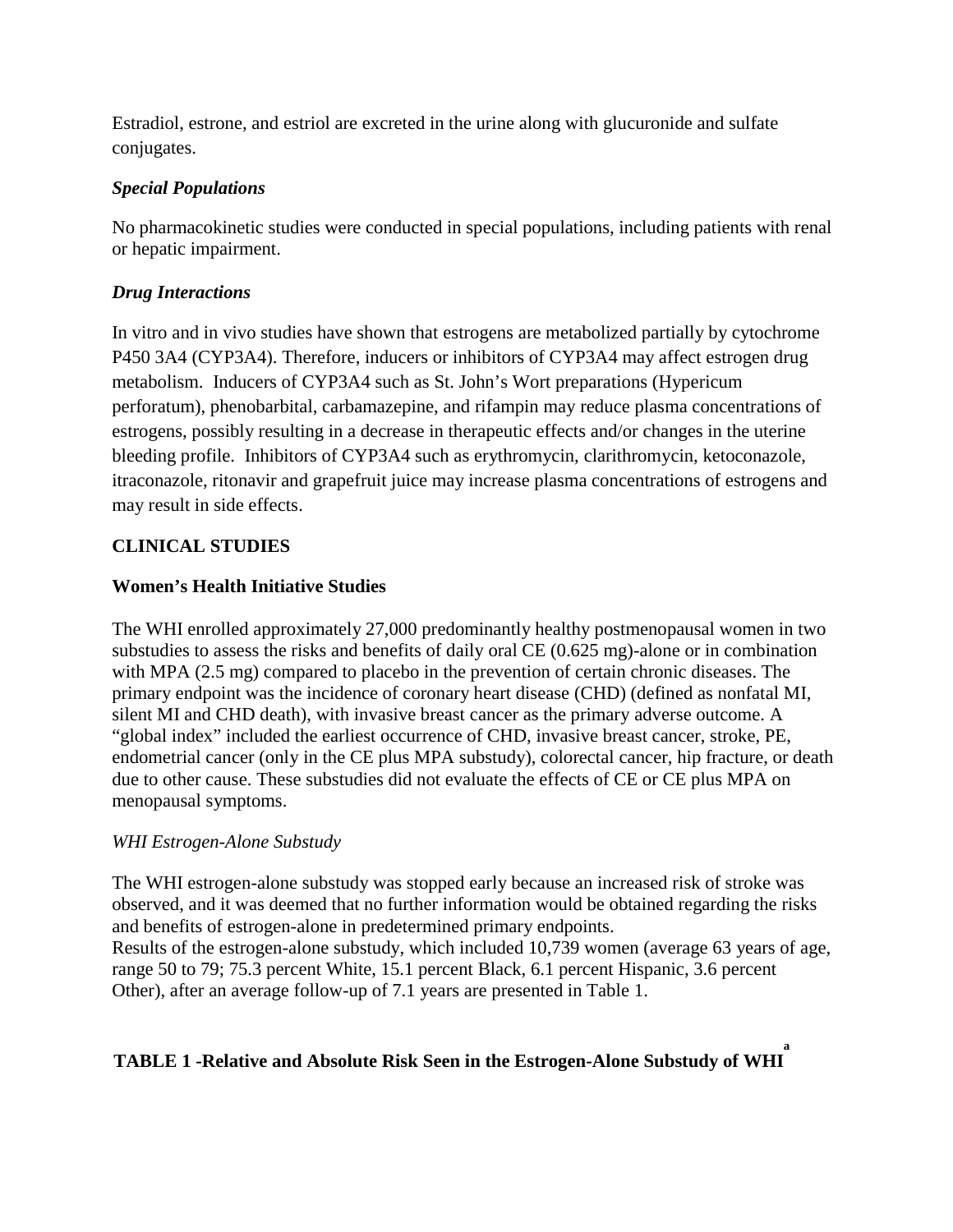| <b>Event</b>                             | <b>Relative Risk</b><br><b>CE</b> vs. Placebo<br>$(95\% \text{ nCI}^b)$ | CE<br>$n = 5,310$                    | Placebo<br>$n = 5,429$ |
|------------------------------------------|-------------------------------------------------------------------------|--------------------------------------|------------------------|
|                                          |                                                                         | Absolute Risk per 10,000 Women-Years |                        |
| CHD events <sup>c</sup>                  | $0.95(0.78-1.16)$                                                       | 54                                   | 57                     |
| Non-fatal MI <sup>c</sup>                | $0.91(0.73 - 1.14)$                                                     | 40                                   | 43                     |
| CHD death <sup>c</sup>                   | $1.01(0.71 - 1.43)$                                                     | 16                                   | 16                     |
| All Stroke <sup>c</sup>                  | $1.33(1.15-1.68)$                                                       | 45                                   | 33                     |
| Ischemic stroke <sup>c</sup>             | $1.55(1.19-2.01)$                                                       | 38                                   | 25                     |
| Deep vein thrombosis <sup>e,d</sup>      | $1.47(1.06-2.06)$                                                       | 23                                   | 15                     |
| Pulmonary embolism <sup>e</sup>          | $1.37(0.90 - 2.07)$                                                     | 14                                   | 10                     |
| Invasive breast cancer <sup>e</sup>      | $0.80(0.62 - 1.04)$                                                     | 28                                   | 34                     |
| Colorectal cancer <sup>c</sup>           | $1.08(0.75-1.55)$                                                       | 17                                   | 16                     |
| Hip fracture <sup>c</sup>                | $0.65(0.45-0.94)$                                                       | 12                                   | 19                     |
| Vertebral fractures <sup>e,d</sup>       | $0.64(0.44-0.93)$                                                       | 11                                   | 18                     |
| Lower arm/wrist fractures <sup>e,d</sup> | $0.58(0.47-0.72)$                                                       | 35                                   | 59                     |
| Total fractures <sup>e,d</sup>           | $0.71(0.64-0.80)$                                                       | 144                                  | 197                    |
| Death due to other causes <sup>e,f</sup> | $1.08(0.88 - 1.32)$                                                     | 53                                   | 50                     |
| Overall mortality <sup>e,d</sup>         | $1.04(0.88-1.22)$                                                       | 79                                   | 75                     |
| Global index <sup>8</sup>                | $1.02(0.92 - 1.13)$                                                     | 206                                  | 201                    |

<sup>a</sup> Adapted from numerous WHI publications. WHI publications can be viewed at www.nhlbi.nih.gov/whi.

<sup>b</sup> Nominal confidence intervals unadjusted for multiple looks and multiple comparisons.

<sup>c</sup> Results are based on centrally adjudicated data for an average follow-up of 7.1 years.

<sup>d</sup> Not included in "global index".

<sup>e</sup> Results are based on an average follow-up of 6.8 years.

f All deaths, except from breast or colorectal cancer, definite or probable CHD, PE or cerebrovascular disease.

<sup>E</sup> A subset of the events was combined in a "global index" defined as the earliest occurrence of CHD events, invasive breast cancer, stroke, pulmonary embolism, endometrial cancer, colorectal cancer, hip fracture, or death due to other causes.

For those outcomes included in the WHI "global index" that reached statistical significance, the absolute excess risk per 10,000 women-years in the group treated with CE-alone was 12 more strokes, while the absolute risk reduction per  $10,000$  women-years was 7 fewer hip fractures<sup>1</sup>. The absolute excess risk of events included in the "global index" was a non-significant 5 events per 10,000 women-years. There was no difference between the groups in terms of all-cause mortality.

No overall difference for primary CHD events (nonfatal MI, silent MI and CHD death) and invasive breast cancer incidence in women receiving CE-alone compared with placebo was reported in final centrally adjudicated results from the estrogen-alone substudy, after an average follow-up of 7.1 years.

Centrally adjudicated results for stroke events from the estrogen-alone substudy, after an average follow-up of 7.1 years, reported no significant differences in distribution of stroke subtypes or severity, including fatal strokes, in women receiving CE-alone compared to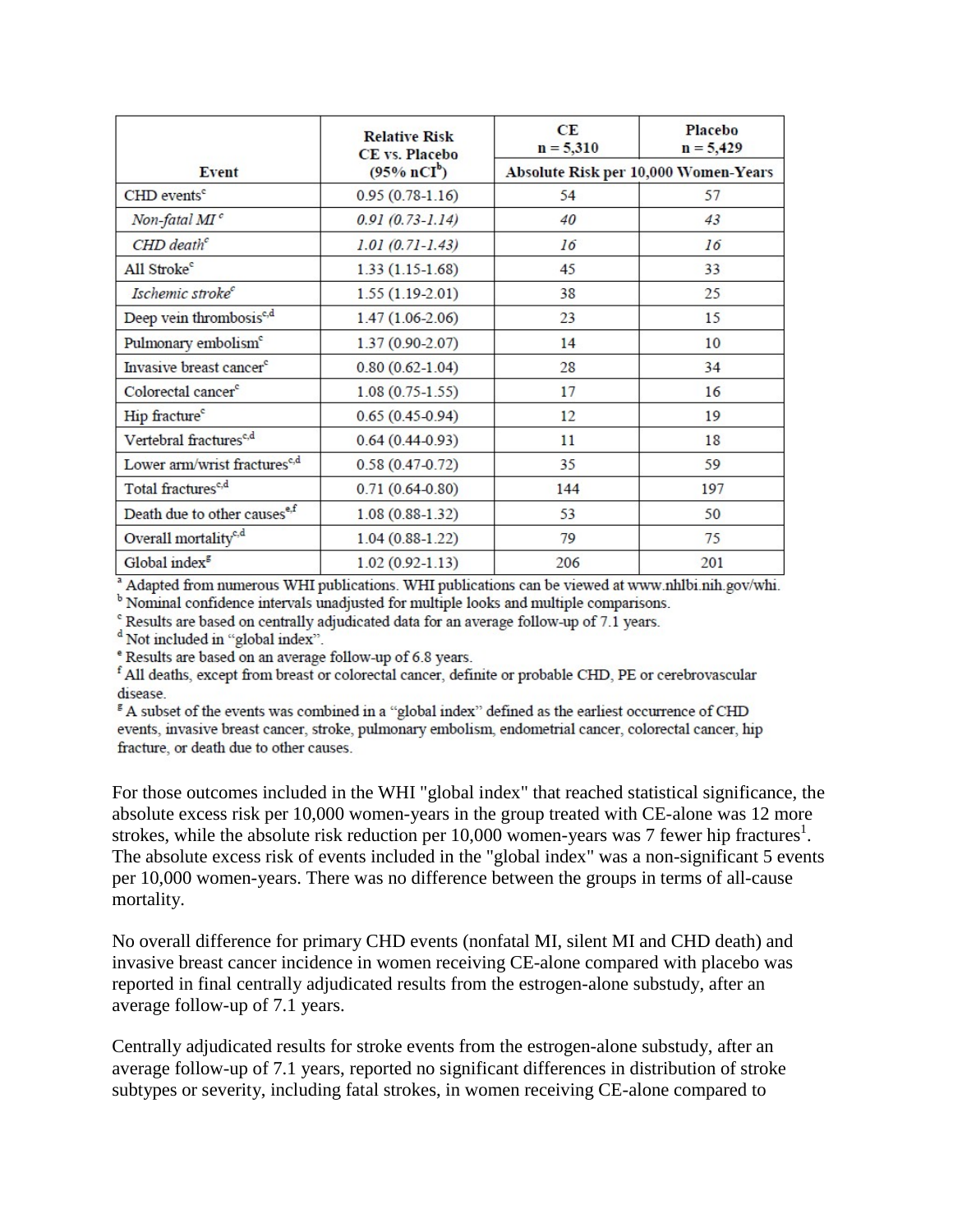placebo. Estrogen-alone increased the risk for ischemic stroke, and this excess risk was present in all subgroups of women examined<sup>2</sup>.

Timing of the initiation of estrogen-alone therapy relative to the start of menopause may affect the overall risk benefit profile. The WHI estrogen-alone substudy stratified by age showed in women 50 to 59 years of age a non-significant trend toward reduced risk for CHD *[hazard ratio (HR) 0.63 (95 percent CI, 0.36-1.09)]* and overall mortality *[HR 0.71 (95 percent CI, 0.46– 1.11)]*.

# *WHI Estrogen Plus Progestin Substudy*

The WHI estrogen plus progestin substudy was also stopped early. According to the predefined stopping rule, after an average follow-up of 5.6 years of treatment, the increased risk of breast cancer and cardiovascular events exceeded the specified benefits included in the "global index." The absolute excess risk of events included in the "global index" was 19 per 10,000 women-years.

For those outcomes included in the WHI "global index" that reached statistical significance after 5.6 years of follow-up, the absolute excess risks per 10,000 women-years in the group treated with CE plus MPA were 7 more CHD events, 8 more strokes, 10 more PEs, and 8 more invasive breast cancers, while the absolute risk reductions per 10,000 women-years were 6 fewer colorectal cancers and 5 fewer hip fractures.

Results of the CE plus MPA substudy, which included 16,608 women (average 63 years of age, range 50 to 79; 83.9 percent White, 6.8 percent Black, 5.4 percent Hispanic, 3.9 percent Other), are presented in Table 2. These results reflect centrally adjudicated data after an average followup of 5.6 years.

#### **TABLE 2 -Relative and Absolute Risk Seen in the Estrogen Plus Progestin Substudy of a,b WHI at an Average of 5.6 Years**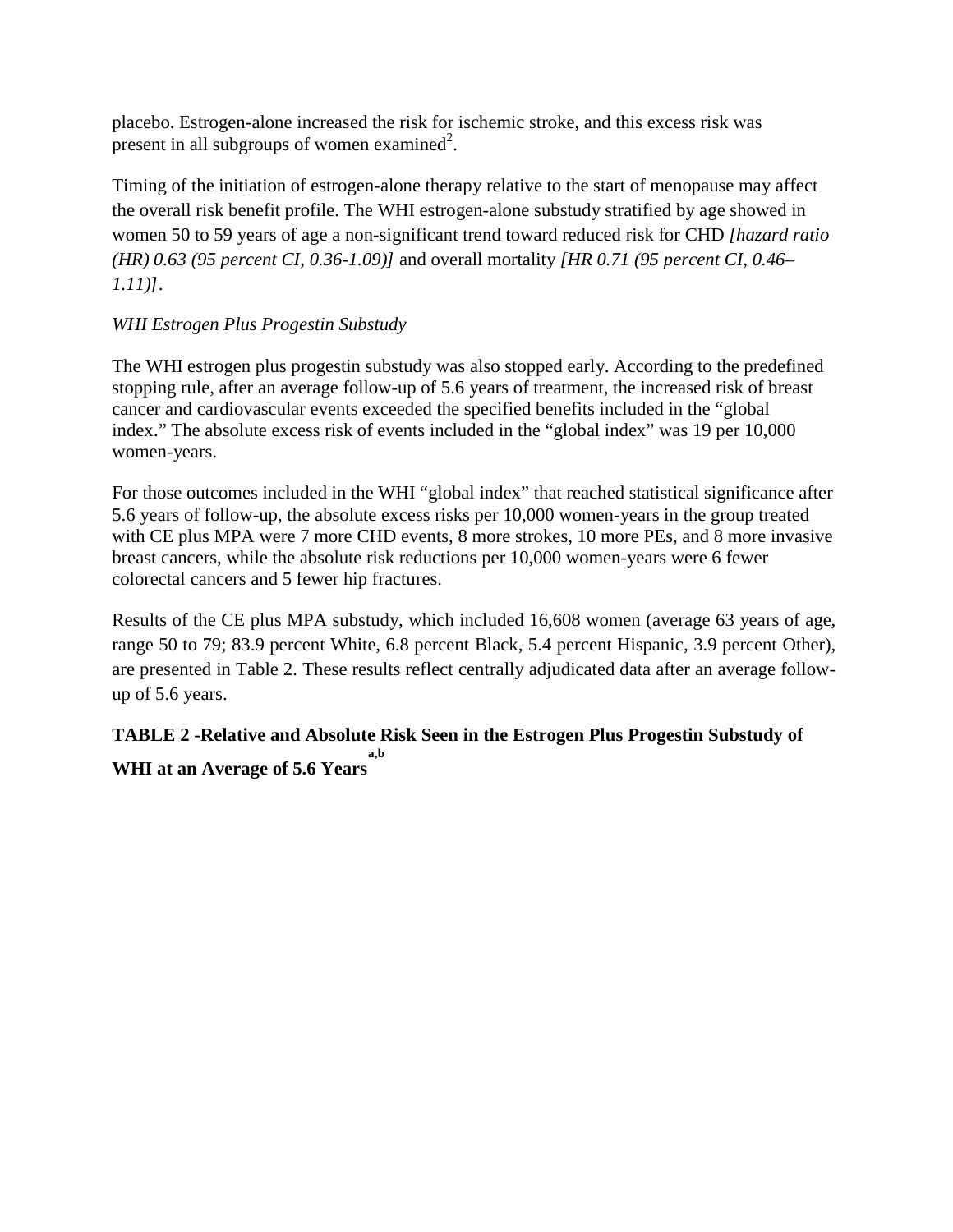|                                                                | <b>Relative Risk</b><br>CE/MPA vs. Placebo                                                                                                                                                                                                                                | <b>CE/MPA</b><br>$n = 8,506$            | Placebo<br>$n = 8,102$ |
|----------------------------------------------------------------|---------------------------------------------------------------------------------------------------------------------------------------------------------------------------------------------------------------------------------------------------------------------------|-----------------------------------------|------------------------|
| Event                                                          | $(95% nCI^c)$                                                                                                                                                                                                                                                             | Absolute Risk per 10,000<br>Women-Years |                        |
| <b>CHD</b> events                                              | $1.23(0.99 - 1.53)$                                                                                                                                                                                                                                                       | 41                                      | 34                     |
| Non-fatal MI                                                   | $1.28(1.00 - 1.63)$                                                                                                                                                                                                                                                       | 31                                      | 25                     |
| CHD death                                                      | $1.10(0.70 - 1.75)$                                                                                                                                                                                                                                                       | 8                                       | 8                      |
| All Strokes                                                    | $1.31(1.03 - 1.68)$                                                                                                                                                                                                                                                       | 33                                      | 25                     |
| Ischemic stroke                                                | $1.44(1.09 - 1.90)$                                                                                                                                                                                                                                                       | 26                                      | 18                     |
| Deep vein thrombosis <sup>d</sup>                              | $1.95(1.43 - 2.67)$                                                                                                                                                                                                                                                       | 26                                      | 13                     |
| Pulmonary embolism                                             | $2.13(1.45-3.11)$                                                                                                                                                                                                                                                         | 18                                      | 8                      |
| Invasive breast cancer <sup>e</sup>                            | $1.24(1.01 - 1.54)$                                                                                                                                                                                                                                                       | 41                                      | 33                     |
| Colorectal cancer                                              | $0.61(0.42 - 0.87)$                                                                                                                                                                                                                                                       | 10                                      | 16                     |
| Endometrial cancer <sup>a</sup>                                | $0.81(0.48 - 1.36)$                                                                                                                                                                                                                                                       | 6                                       |                        |
| Cervical cancer <sup>d</sup>                                   | $1.44(0.47 - 4.42)$                                                                                                                                                                                                                                                       | 2                                       | 1                      |
| Hip fracture                                                   | $0.67(0.47 - 0.96)$                                                                                                                                                                                                                                                       | 11                                      | 16                     |
| Vertebral fractures <sup>d</sup>                               | $0.65(0.46 - 0.92)$                                                                                                                                                                                                                                                       | 11                                      | 17                     |
| Lower arm/wrist fractures <sup>d</sup>                         | $0.71(0.59 - 0.85)$                                                                                                                                                                                                                                                       | 44                                      | 62                     |
| Total fractures <sup>a</sup>                                   | $0.76(0.69 - 0.83)$                                                                                                                                                                                                                                                       | 152                                     | 199                    |
| Overall Mortality <sup>1</sup>                                 | $1.00(0.83 - 1.19)$                                                                                                                                                                                                                                                       | 52                                      | 52                     |
| Global Index <sup>g</sup>                                      | $1.13(1.02 - 1.25)$                                                                                                                                                                                                                                                       | 184                                     | 165                    |
| $\overline{a}$ and $\overline{a}$ and $\overline{a}$<br>------ | and the company of the company of<br><b>The Second Contract Contract Contract Contract Contract Contract Contract Contract Contract Contract Contract Contract Contract Contract Contract Contract Contract Contract Contract Contract Contract Contract Contract Con</b> | . .<br>. .                              |                        |

Adapted from numerous WHI publications. WHI publications can be viewed at

www.nhlbi.nih.gov/whi.

Results are based on centrally adjudicated data.

Nominal confidence intervals unadjusted for multiple looks and multiple comparisons.

Not included in "global index."

Includes metastatic and non-metastatic breast cancer, with the exception of in situ cancer.

All deaths, except from breast or colorectal cancer, definite or probable CHD, PE or cerebrovascular disease.

 ${}^{\mathsf{g}}$  A subset of the events was combined in a "global index" defined as the earliest occurrence of

CHD events, invasive breast cancer, stroke, pulmonary embolism, colorectal cancer, hip fracture,

or death due to other causes.

Timing of the initiation of estrogen plus progestin therapy relative to the start of menopause may affect the overall risk benefit profile. The WHI estrogen plus progestin substudy stratified by age showed in women 50 to 59 years of age, a non-significant trend toward reduced risk for overall mortality *[HR 0.69 (95 percent CI, 0.44-1.07)]*.

#### **Women's Health Initiative Memory Study**

The WHIMS estrogen-alone ancillary study of WHI enrolled 2,947 predominantly healthy hysterectomized postmenopausal women 65 to 79 years of age and older (45 percent were 65 to 69 years of age; 36 percent were 70 to 74 years of age; 19 percent were 75 years of age and older) to evaluate the effects of daily CE (0.625 mg)-alone on the incidence of probable dementia (primary outcome) compared to placebo.

After an average follow-up of 5.2 years, the relative risk of probable dementia for CE-alone versus placebo was 1.49 (95 percent CI, 0.83-2.66). The absolute risk of probable dementia for CE-alone versus placebo was 37 versus 25 cases per 10,000 women-years. Probable dementia as defined in this study included Alzheimer's disease (AD), vascular dementia (VaD) and mixed types (having features of both AD and VaD). The most common classification of probable dementia in the treatment group and the placebo group was AD. Since the ancillary study was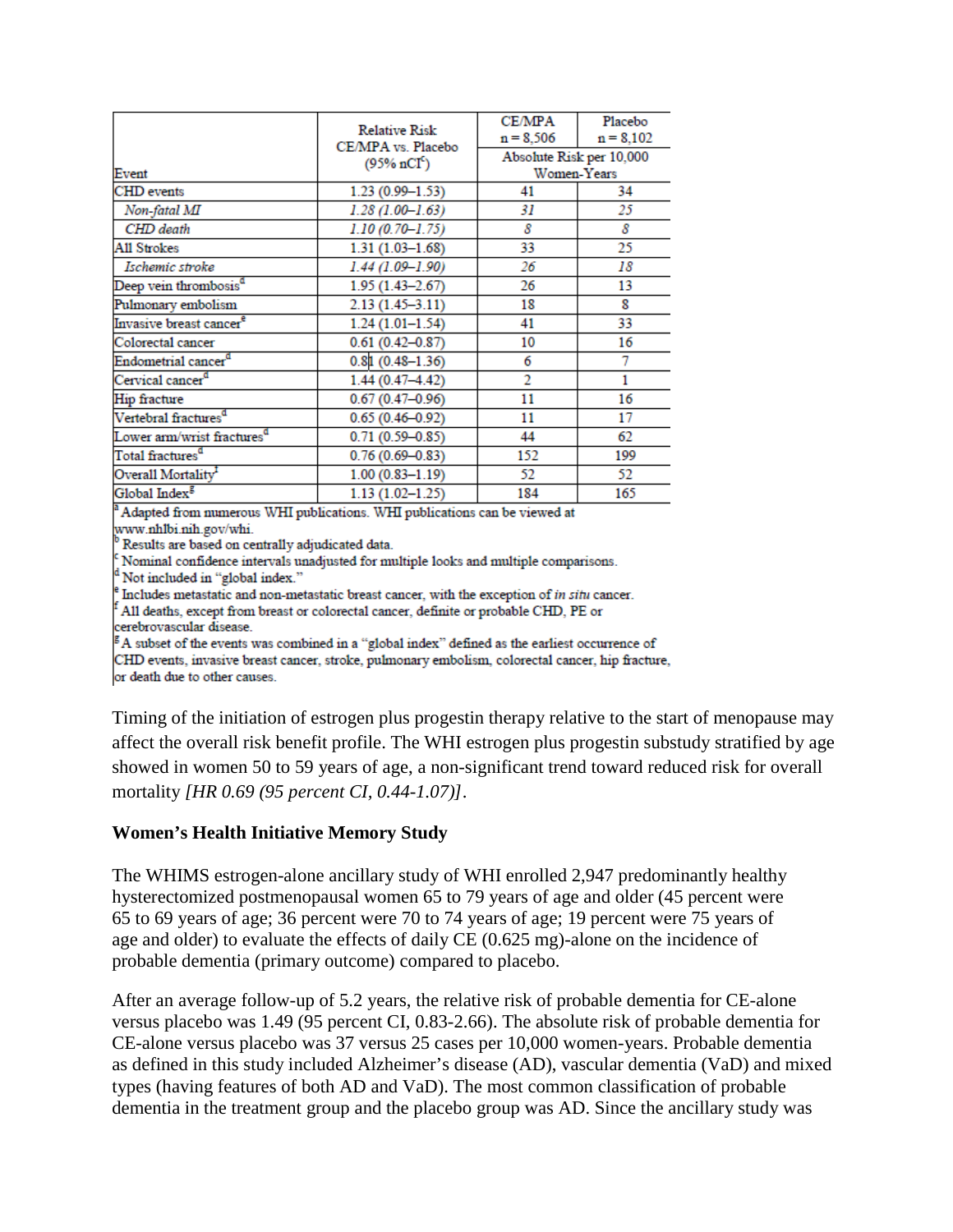conducted in women 65 to 79 years of age, it is unknown whether these findings apply to younger postmenopausal women [see **BOXED WARNINGS, WARNINGS, Probable Dementia** and **PRECAUTIONS, Geriatric Use**].

The WHIMS estrogen plus progestin ancillary study of WHI enrolled 4,532 predominantly healthy postmenopausal women 65 years of age and older (47 percent were 65 to 69 years of age; 35 percent were 70 to 74 years; 18 percent were 75 years of age and older) to evaluate the effects of daily CE (0.625 mg) plus MPA (2.5 mg) on the incidence of probable dementia (primary outcome) compared to placebo.

After an average follow-up of 4 years, the relative risk of probable dementia for CE plus MPA versus placebo was 2.05 (95 percent CI, 1.21-3.48). The absolute risk of probable dementia for CE plus MPA versus placebo was 45 versus 22 per 10,000 women-years. Probable dementia as defined in this study included AD, VaD and mixed types (having features of both AD and VaD). The most common classification of probable dementia in the treatment group and the placebo group was AD. Since the ancillary study was conducted in women 65 to 79 years of age, it is unknown whether these findings apply to younger postmenopausal women [see **WARNINGS, Probable Dementia** and **PRECAUTIONS, Geriatric Use**].

When data from the two populations were pooled as planned in the WHIMS protocol, the reported overall relative risk for probable dementia was 1.76 (95 percent CI, 1.19-2.60). Differences between groups became apparent in the first year of treatment. It is unknown whether these findings apply to younger postmenopausal women [see **WARNINGS, Probable Dementia** and **PRECAUTIONS, Geriatric Use**].

# **INDICATIONS AND USAGE**

ESTRACE (estradiol vaginal cream, USP, 0.01%) is indicated in the treatment of moderate to severe symptoms of vulvar and vaginal atrophy due to menopause.

# **CONTRAINDICATIONS**

ESTRACE (estradiol vaginal cream, USP, 0.01%) should not be used in women with any of the following conditions:

- 1. Undiagnosed abnormal genital bleeding.
- 2. Known, suspected, or history of cancer of the breast.
- 3. Known or suspected estrogen-dependent neoplasia.
- 4. Active DVT, PE or history of these conditions.
- 5. Active arterial thromboembolic disease (for example, stroke, MI) or a history of these conditions.
- 6. Known anaphylactic reaction or angioedema to ESTRACE (estradiol vaginal cream, USP, 0.01%).
- 7. Known liver dysfunction or disease.
- 8. Known protein C, protein S, or antithrombin deficiency, or other known thrombophilic disorders.
- 9. Known or suspected pregnancy.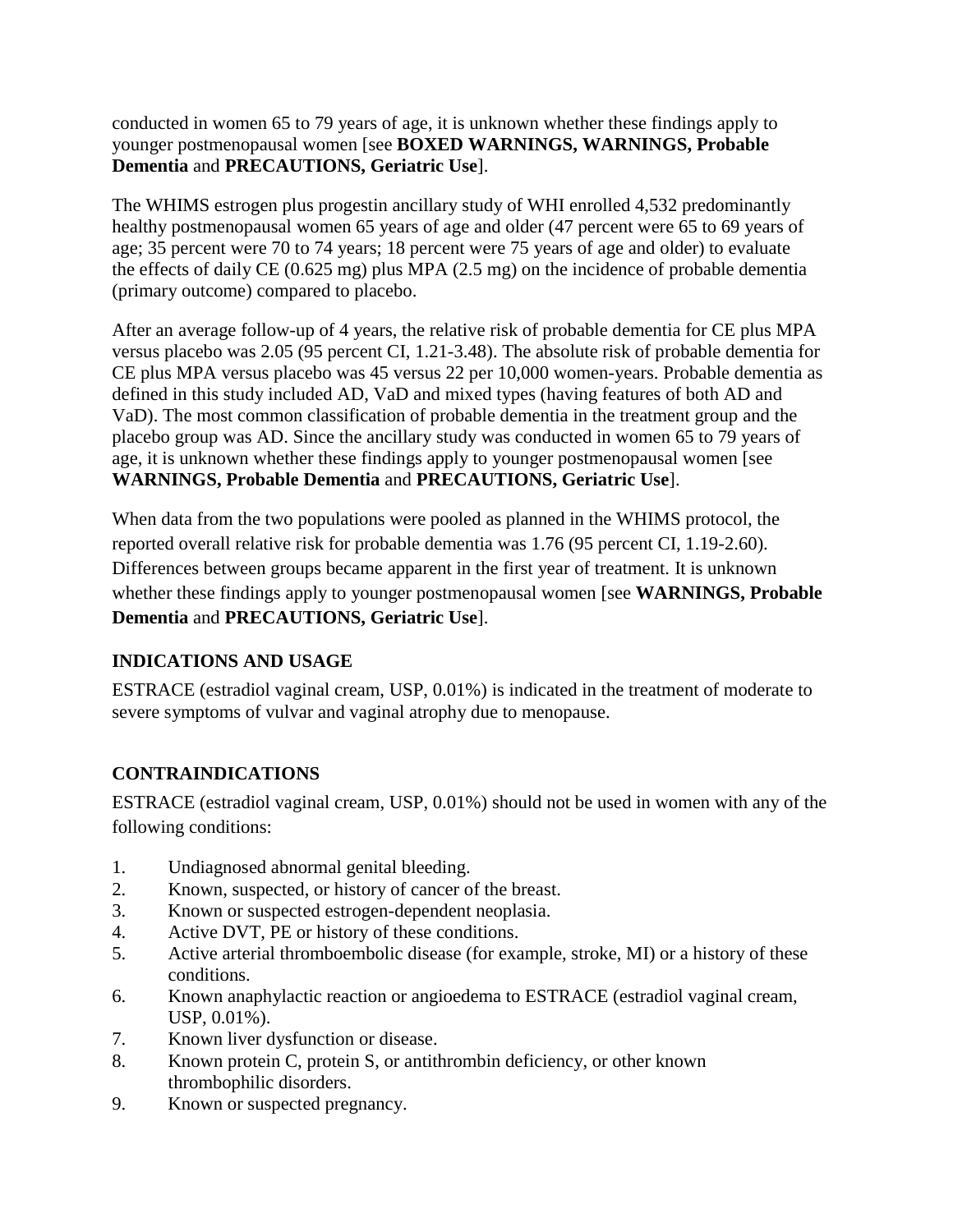# **WARNINGS** See **BOXED WARNINGS.**

Systemic absorption may occur with the use of ESTRACE (estradiol vaginal cream, USP, 0.01%). The warnings, precautions, and adverse reactions associated with oral estrogen treatment should be taken into account.

# **1. Cardiovascular Disorders**

An increased risk of stroke and DVT has been reported with estrogen-alone therapy. An increased risk of PE, DVT, stroke and MI has been reported with estrogen plus progestin therapy. Should any of these occur or be suspected, estrogen with or without progestin therapy should be discontinued immediately.

Risk factors for arterial vascular disease (e.g., hypertension, diabetes mellitus, tobacco use, hypercholesterolemia, and obesity) and/or venous thromboembolism (VTE) (e.g., personal history or family history of VTE, obesity, and systemic lupus erythematosus) should be managed appropriately.

# *a. Stroke*

In the WHI estrogen-alone substudy, a statistically significant increased risk of stroke was reported in women 50 to 79 years of age receiving daily CE (0.625 mg)-alone compared to women in the same age group receiving placebo (45 versus 33 per 10,000 women-years). The increase in risk was demonstrated in year one and persisted [see **CLINICAL STUDIES].**  Should a stroke occur or be suspected, estrogen-alone therapy should be discontinued immediately.

Subgroup analyses of women 50 to 59 years of age suggest no increased risk of stroke for those women receiving CE (0.625 mg)-alone versus those receiving placebo (18 versus 21 per 10,000 women-years) $3$ .

In the WHI estrogen plus progestin substudy, a statistically significant increased risk of stroke was reported in women 50 to 79 years of age receiving daily CE (0.625 mg) plus MPA (2.5 mg) compared to women in the same age group receiving placebo (33 versus 25 per 10,000 womenyears) [see **CLINICAL STUDIES]**. The increase in risk was demonstrated after the first year and persisted<sup>3</sup>. Should a stroke occur or be suspected, estrogen plus progestin therapy should be discontinued immediately.

# *b. Coronary Heart Disease*

In the WHI estrogen-alone substudy, no overall effect on coronary heart disease (CHD) events (defined as nonfatal MI, silent MI and CHD death) was reported in women receiving estrogenalone compared to placebo<sup>4</sup> [see **CLINICAL STUDIES**].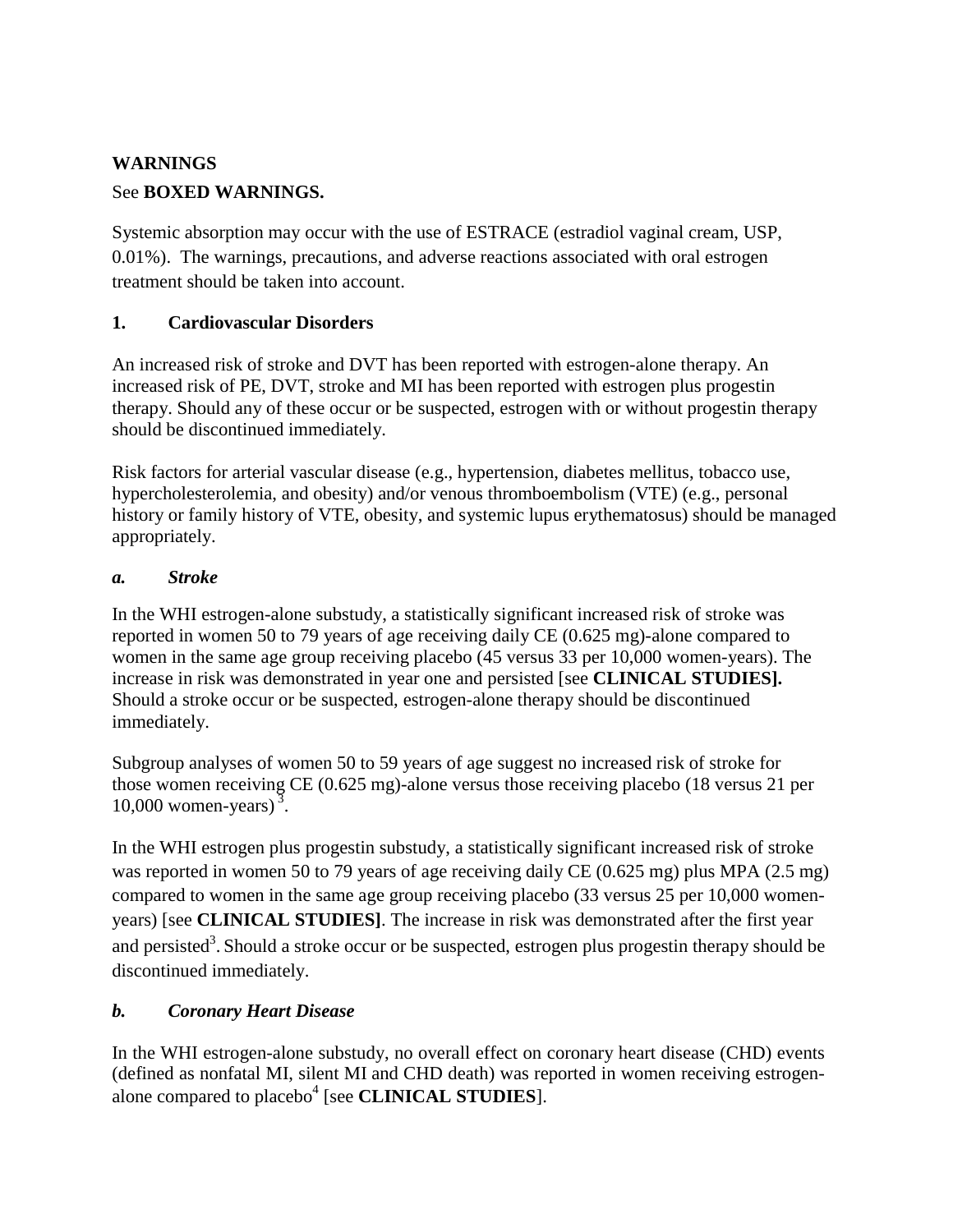Subgroup analyses of women 50 to 59 years of age suggest a statistically non-significant reduction in CHD events (CE [0.625 mg]-alone compared to placebo) in women with less than 10 years since menopause (8 versus 16 per 10,000 women-years)<sup>3</sup>.

In the WHI estrogen plus progestin substudy, there was a statistically non-significant increased risk of CHD events reported in women receiving daily CE (0.625 mg) plus MPA (2.5 mg) compared to women receiving placebo (41 versus 34 per 10,000 women-years)<sup>3</sup>. An increase in relative risk was demonstrated in year 1, and a trend toward decreasing relative risk was reported in years 2 through 5 [see **CLINICAL STUDIES**].

In postmenopausal women with documented heart disease ( $n = 2,763$ ), average age 66.7 years of age, in a controlled clinical trial of secondary prevention of cardiovascular disease (Heart and Estrogen/Progestin Replacement Study; HERS), treatment with daily CE (0.625 mg) plus MPA (2.5 mg) demonstrated no cardiovascular benefit. During an average follow-up of 4.1 years, treatment with CE plus MPA did not reduce the overall rate of CHD events in postmenopausal women with established coronary heart disease. There were more CHD events in the CE plus MPA-treated group than in the placebo group in year 1, but not during the subsequent years. Two thousand, three hundred and twenty one (2,321) women from the original HERS trial agreed to participate in an open label extension of HERS, HERS II. Average follow-up in HERS II was an additional 2.7 years, for a total of 6.8 years overall. Rates of CHD events were comparable among women in the CE plus MPA group and the placebo group in HERS, HERS II, and overall.

## *c. Venous Thromboembolism*

In the WHI estrogen-alone substudy, the risk of VTE (DVT and PE) was increased for women receiving daily CE (0.625 mg)-alone compared to women receiving placebo (30 versus 22 per 10,000 women-years), although only the increased risk of DVT reached statistical significance (23 versus 15 per 10,000 women-years). The increase in VTE risk was demonstrated during the first 2 years<sup>5</sup> [see **CLINICAL STUDIES**]. Should a VTE occur or be suspected, estrogenalone therapy should be discontinued immediately.

In the WHI estrogen plus progestin substudy, a statistically significant 2-fold greater rate of VTE was reported in women receiving daily CE (0.625 mg) plus MPA (2.5 mg) compared to women receiving placebo (35 versus 17 per 10,000 women-years). Statistically significant increases in risk for both DVT (26 versus 13 per 10,000 women-years) and PE (18 versus 8 per 10,000 women-years) were also demonstrated. The increase in VTE risk was observed during the first year and persisted <sup>6</sup>[see **CLINICAL STUDIES**]. Should a VTE occur or be suspected, estrogen plus progestin therapy should be discontinued immediately.

If feasible, estrogens should be discontinued at least 4 to 6 weeks before surgery of the type associated with an increased risk of thromboembolism, or during periods of prolonged immobilization.

# **2. Malignant Neoplasms**

*a. Endometrial Cancer*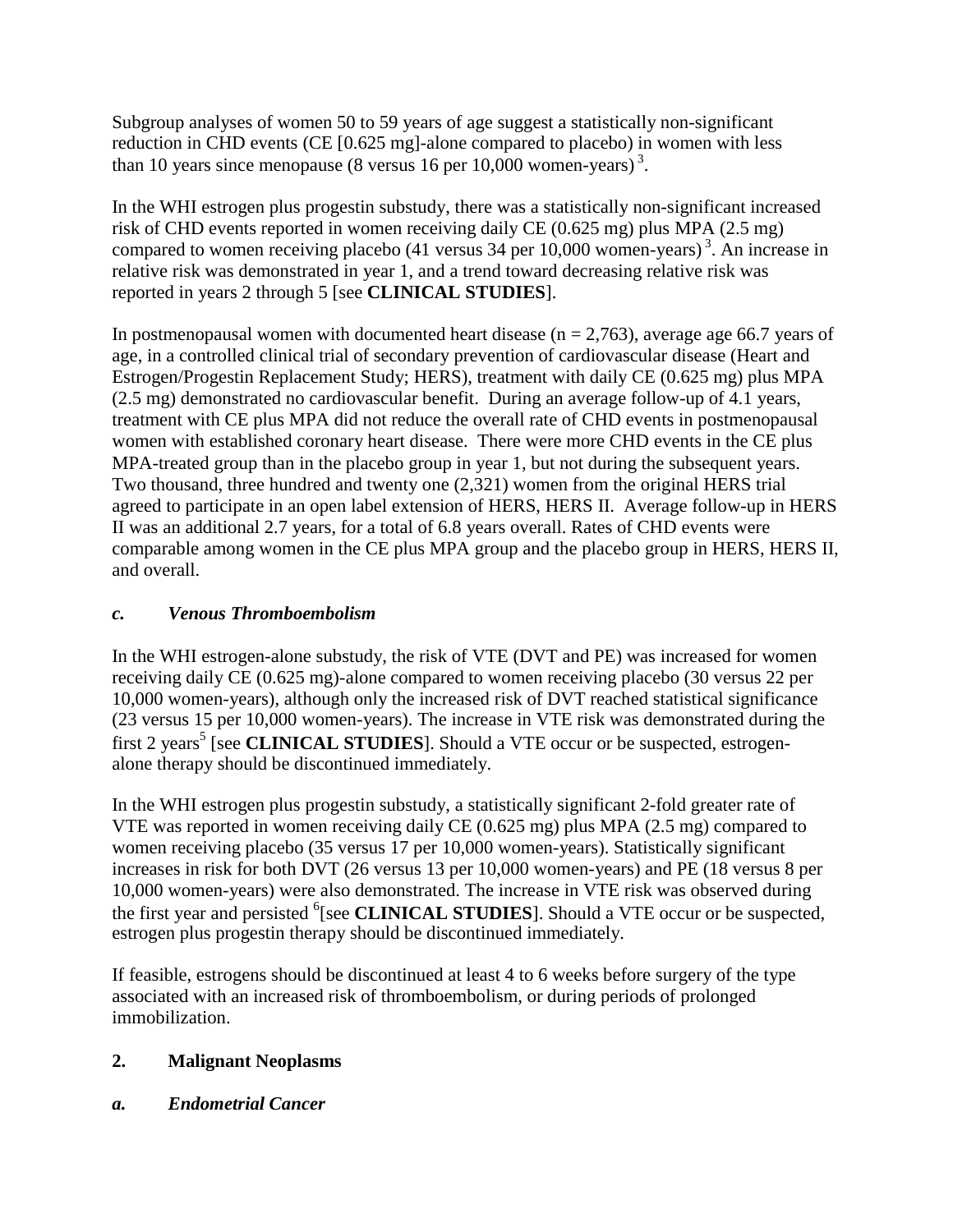An increased risk of endometrial cancer has been reported with the use of unopposed estrogen therapy in a woman with a uterus. The reported endometrial cancer risk among unopposed estrogen users is about 2- to 12-times greater than in non-users, and appears dependent on duration of treatment and on estrogen dose. Most studies show no significant increased risk associated with use of estrogens for less than one year. The greatest risk appears associated with prolonged use, with increased risks of 15- to 24-fold for five to ten years or more and this risk has been shown to persist for at least 8 to 15 years after estrogen therapy is discontinued.

Clinical surveillance of all women using estrogen-alone or estrogen plus progestin therapy is important. Adequate diagnostic measures, including directed or random endometrial sampling when indicated, should be undertaken to rule out malignancy in postmenopausal women with undiagnosed persistent or recurring abnormal genital bleeding.

There is no evidence that the use of natural estrogens results in a different endometrial risk profile than synthetic estrogens of equivalent estrogen dose. Adding a progestin to estrogen therapy has been shown to reduce the risk of endometrial hyperplasia, which may be a precursor to endometrial cancer.

## *b. Breast Cancer*

The most important randomized clinical trial providing information about breast cancer in estrogen-alone users is the WHI substudy of daily CE (0.625 mg)-alone. In the WHI estrogenalone substudy, after an average follow-up of 7.1 years, daily CE (0.625 mg)-alone was not associated with an increased risk of invasive breast cancer (relative risk  $[RR] 0.80$ )<sup>7</sup> [see **CLINICAL STUDIES**].

The most important randomized clinical trial providing information about breast cancer in estrogen plus progestin users is the WHI substudy of daily CE (0.625 mg) plus MPA (2.5 mg). After a mean follow-up of 5.6 years, the estrogen plus progestin substudy reported an increased risk of invasive breast cancer in women who took daily CE plus MPA. In this substudy, prior use of estrogen-alone or estrogen plus progestin therapy was reported by 26 percent of the women. The relative risk of invasive breast cancer was 1.24, and the absolute risk was 41 versus 33 cases per 10,000 women-years, for CE plus MPA compared with placebo. Among women who reported prior use of hormone therapy, the relative risk of invasive breast cancer was 1.86, and the absolute risk was 46 versus 25 cases per 10,000 women-years, for CE plus MPA compared with placebo. Among women who reported no prior use of hormone therapy, the relative risk of invasive breast cancer was 1.09, and the absolute risk was 40 versus 36 cases per 10,000 womenyears, for CE plus MPA compared with placebo. In the same substudy, invasive breast cancers were larger, were more likely to be node positive, and were diagnosed at a more advanced stage in the CE (0.625 mg) plus MPA (2.5 mg) group compared with the placebo group. Metastatic disease was rare with no apparent difference between the two groups. Other prognostic factors such as histologic subtype, grade and hormone receptor status did not differ between the groups<sup>8</sup> [see **CLINICAL STUDIES**].

Consistent with the WHI clinical trial, observational studies have also reported an increased risk of breast cancer for estrogen plus progestin therapy, and a smaller increased risk for estrogen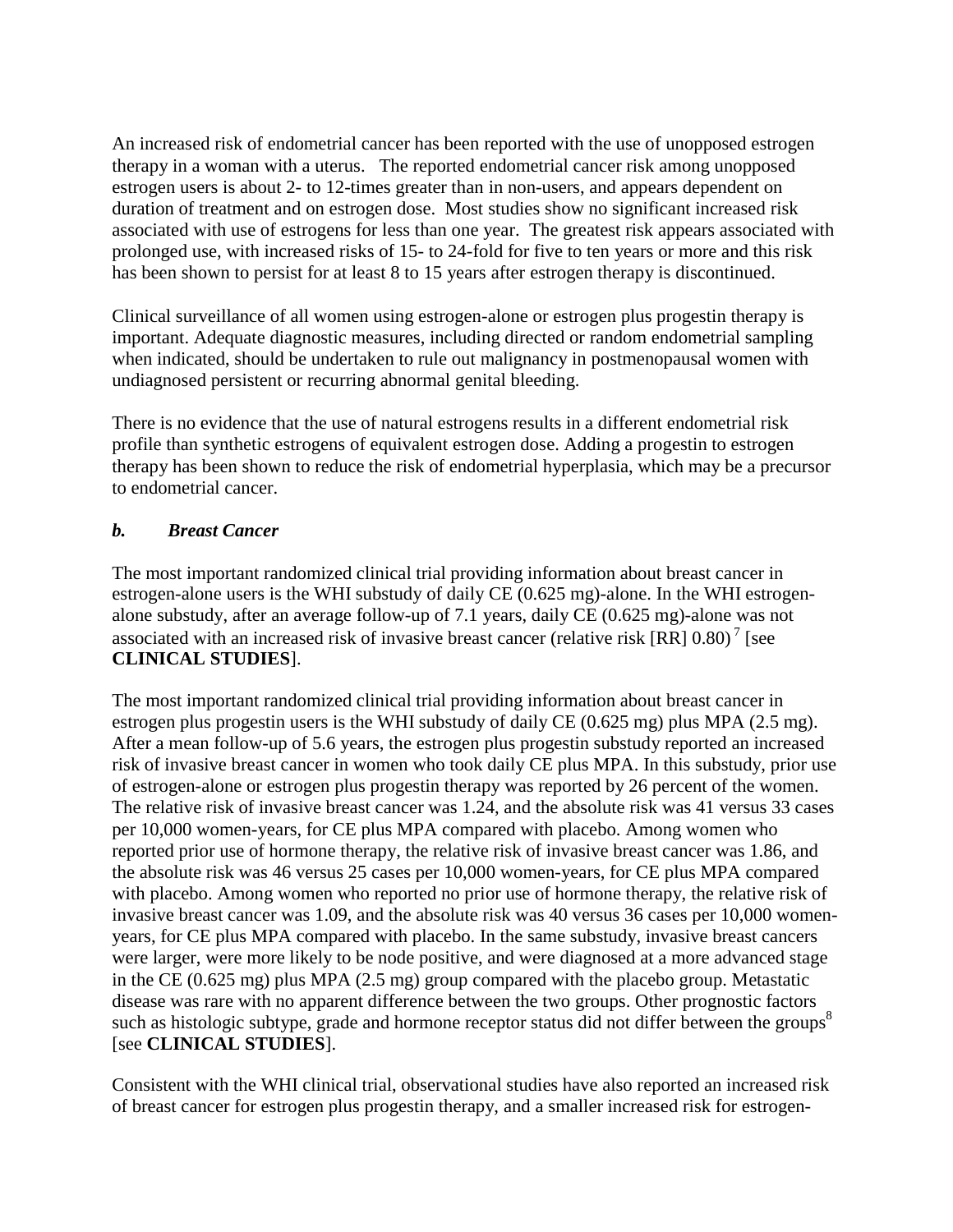alone therapy, after several years of use. The risk increased with duration of use, and appeared to return to baseline in about 5 years after stopping treatment (only the observational studies have substantial data on risk after stopping). Observational studies also suggest that the risk of breast cancer was greater, and became apparent earlier, with estrogen plus progestin therapy as compared to estrogen-alone therapy. However, these studies have not generally found significant variation in the risk of breast cancer among different estrogen plus progestin combinations, doses, or routes of administration.

The use of estrogen-alone and estrogen plus progestin therapy has been reported to result in an increase in abnormal mammograms requiring further evaluation.

All women should receive yearly breast examinations by a healthcare provider and perform monthly breast self-examinations. In addition, mammography examinations should be scheduled based on patient age, risk factors, and prior mammogram results.

## *c. Ovarian Cancer*

The WHI estrogen plus progestin substudy reported a statistically non-significant increased risk of ovarian cancer. After an average follow-up of 5.6 years, the relative risk for ovarian cancer for CE plus MPA versus placebo was 1.58 (95 percent CI, 0.77-3.24). The absolute risk for CE plus MPA was 4 versus 3 cases per 10,000 women-years <sup>9</sup>.

A meta-analysis of 17 prospective and 35 retrospective epidemiology studies found that women who used hormonal therapy for menopausal symptoms had an increased risk for ovarian cancer. The primary analysis, using case-control comparisons, included 12,110 cancer cases from the 17 prospective studies. The relative risks associated with current use of hormonal therapy was 1.41 (95% confidence interval [CI] 1.32 to 1.50); there was no difference in the risk estimates by duration of the exposure (less than 5 years [median of 3 years]vs. greater than 5 years [median of 10 years] of use before the cancer diagnosis). The relative risk associated with combined current and recent use (discontinued use within 5 years before cancer diagnosis) was 1.37 (95% CI 1.27- 1.48), and the elevated risk was significant for both estrogen-alone and estrogen plus progestin products. The exact duration of hormone therapy use associated with an increased risk of ovarian cancer, however, is unknown.

# **3. Probable Dementia**

In the WHIMS estrogen-alone ancillary study of WHI, a population of 2,947 hysterectomized women 65 to 79 years of age was randomized to daily CE (0.625 mg)-alone or placebo.

After an average follow-up of 5.2 years, 28 women in the estrogen-alone group and 19 women in the placebo group were diagnosed with probable dementia. The relative risk of probable dementia for CE-alone versus placebo was 1.49 (95 percent CI, 0.83-2.66). The absolute risk of probable dementia for CE-alone versus placebo was 37 versus 25 cases per 10,000 women-years 10 [see **CLINICAL STUDIES** and **PRECAUTIONS, Geriatric Use**].

In the WHIMS estrogen plus progestin ancillary study, a population of 4,532 postmenopausal women 65 to 79 years of age was randomized to daily CE (0.625 mg) plus MPA (2.5 mg) or placebo.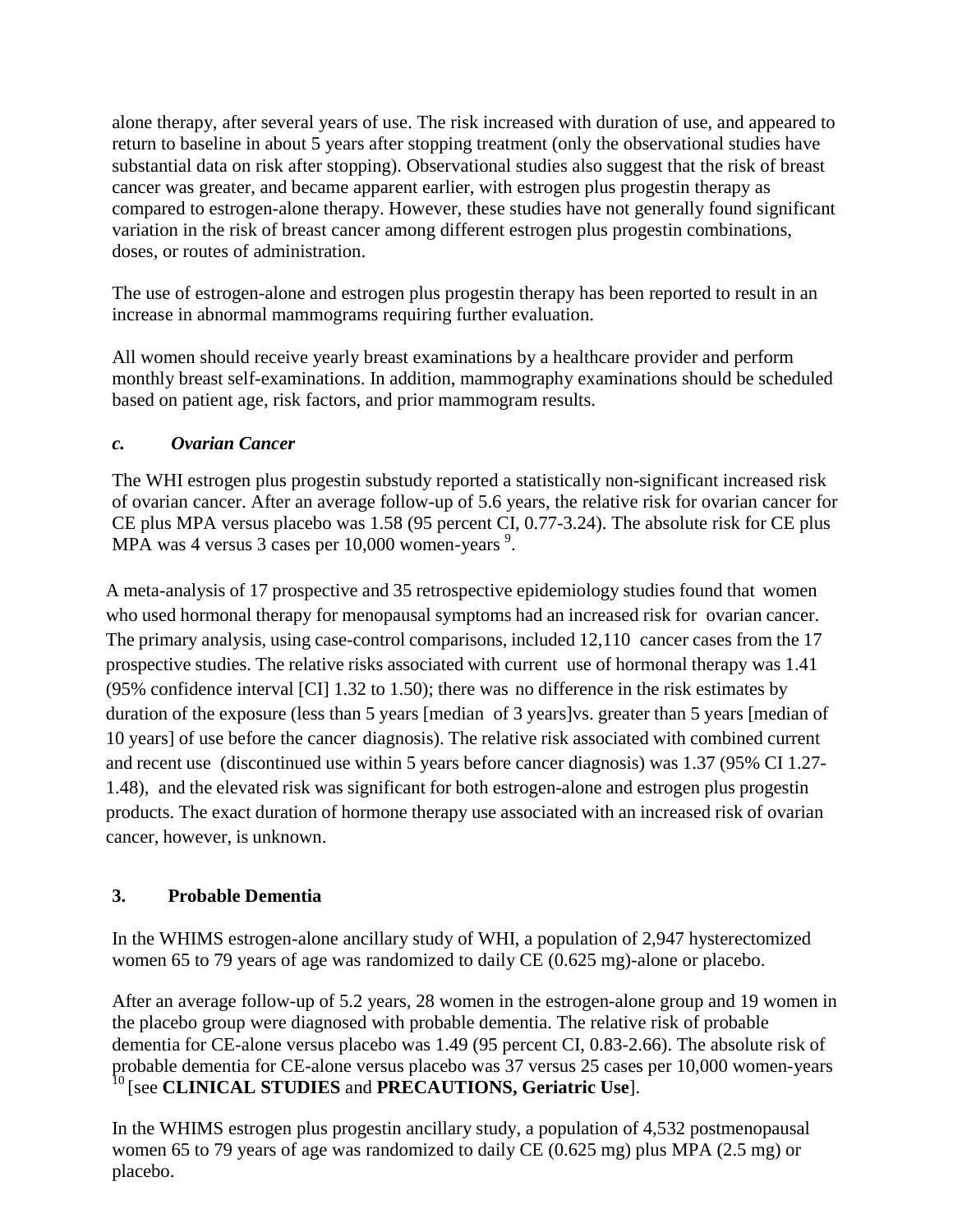After an average follow-up of 4 years, 40 women in the CE plus MPA group and 21 women in the placebo group were diagnosed with probable dementia. The relative risk of probable dementia for CE plus MPA versus placebo was 2.05 (95 percent CI, 1.21-3.48). The absolute risk of probable dementia for CE plus MPA versus placebo was 45 versus 22 cases per 10,000 women-years 10 [see **CLINICAL STUDIES** and **PRECAUTIONS, Geriatric Use**].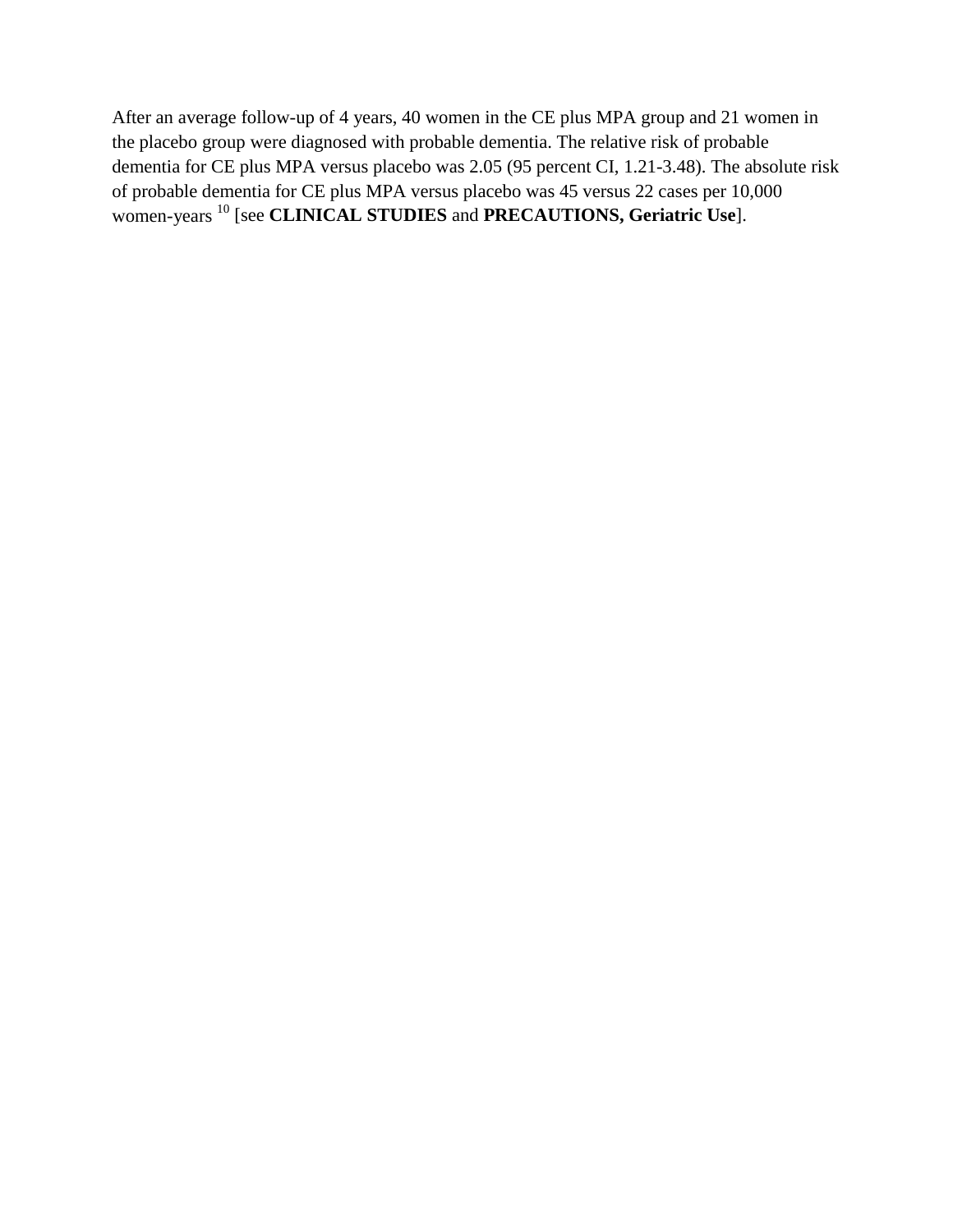When data from the two populations in the WHIMS estrogen-alone and estrogen plus progestin ancillary studies were pooled as planned in the WHIMS protocol, the reported overall relative risk for probable dementia was 1.76 (95 percent CI, 1.19-2.60). Since both ancillary studies were conducted in women 65 to 79 years of age, it is unknown whether these findings apply to younger postmenopausal women 10 [see **PRECAUTIONS, Geriatric Use**].

## **4. Gallbladder Disease**

A 2- to 4-fold increase in the risk of gallbladder disease requiring surgery in postmenopausal women receiving estrogens has been reported.

# **5. Hypercalcemia**

Estrogen administration may lead to severe hypercalcemia in patients with breast cancer and bone metastases. If hypercalcemia occurs, use of the drug should be stopped and appropriate measures taken to reduce the serum calcium level.

## **6. Visual Abnormalities**

Retinal vascular thrombosis has been reported in patients receiving estrogens. Discontinue medication pending examination if there is sudden partial or complete loss of vision, or a sudden onset of proptosis, diplopia, or migraine. If examination reveals papilledema or retinal vascular lesions, estrogens should be permanently discontinued.

## **7. Anaphylactic Reaction and Angioedema**

Cases of anaphylaxis, which develop within minutes to hours after taking orally-administered estrogen and require emergency medical management, have been reported in the postmarketing setting. Skin (hives, pruritis, swollen lips-tongue-face) and either respiratory tract (respiratory compromise) or gastrointestinal tract (abdominal pain, vomiting) involvement has been noted.

Angioedema involving the tongue, larynx, face, hands and feet requiring medical intervention has occurred postmarketing in patients taking orally-administered estrogen. If angioedema involves the tongue, glottis, or larynx, airway obstruction may occur. Patients who develop an anaphylactic reaction with or without angioedema after treatment with oral estrogen should not receive oral estrogen again.

## **8. Hereditary Angioedema**

Exogenous estrogens may exacerbate symptoms of angioedema in women with hereditary angioedema**.**

# **PRECAUTIONS**

**A**. **General**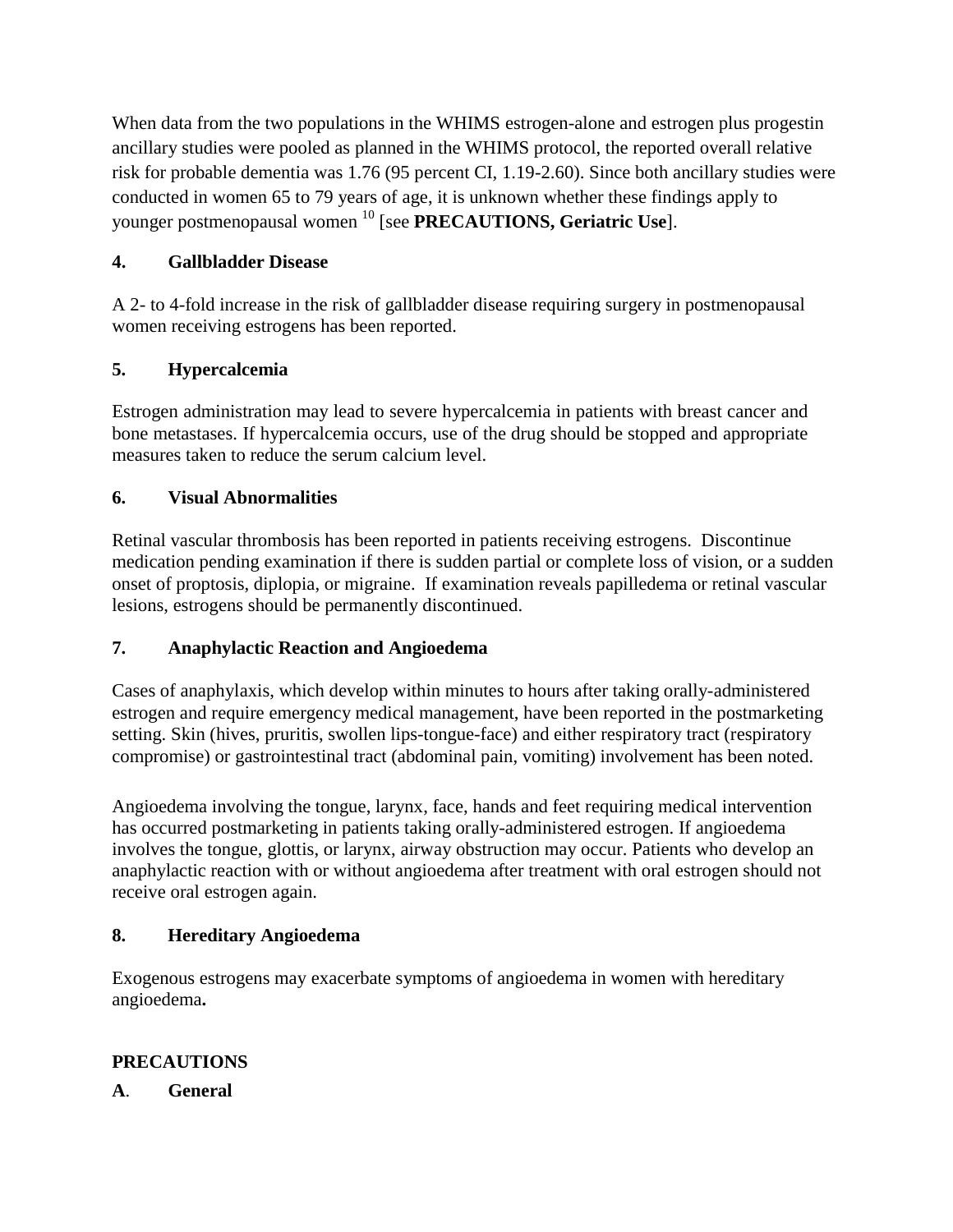# *1. Addition of a Progestin When a Woman Has Not Had a Hysterectomy*

Studies of the addition of a progestin for 10 or more days of a cycle of estrogen administration, or daily with estrogen in a continuous regimen, have reported a lowered incidence of endometrial hyperplasia than would be induced by estrogen treatment alone. Endometrial hyperplasia may be a precursor to endometrial cancer.

There are, however, possible risks that may be associated with the use of progestins with estrogens compared to estrogen-alone regimens. These include a possible increased risk of breast cancer.

# *2. Elevated Blood Pressure*

In a small number of case reports, substantial increases in blood pressure have been attributed to idiosyncratic reactions to estrogens. In a large, randomized, placebo-controlled clinical trial, a generalized effect of estrogens on blood pressure was not seen.

## *3. Hypertriglyceridemia*

In women with pre-existing hypertriglyceridemia, estrogen therapy may be associated with elevations of plasma triglycerides leading to pancreatitis and other complications. Consider discontinuation of treatment if pancreatitis occurs.

# *4. Hepatic Impairment and/or Past History of Cholestatic Jaundice*

Estrogens may be poorly metabolized in patients with impaired liver function. For women with a history of cholestatic jaundice associated with past estrogen use or with pregnancy, caution should be exercised and in the case of recurrence, medication should be discontinued.

# *5. Hypothyroidism*

Estrogen administration leads to increased thyroid-binding globulin (TBG) levels. Women with normal thyroid function can compensate for the increased TBG by making more thyroid hormone, thus maintaining free  $T_4$  and  $T_3$  serum concentrations in the normal range. Women dependent on thyroid hormone replacement therapy who are also receiving estrogens may require increased doses of their thyroid replacement therapy. These women should have their thyroid function monitored in order to maintain their free thyroid hormone levels in an acceptable range.

## *6. Fluid Retention*

Estrogens may cause some degree of fluid retention. Women with conditions that might be influenced by this factor, such as a cardiac or renal dysfunction, warrant careful observation when estrogen- alone is prescribed.

## *7. Hypocalcemia*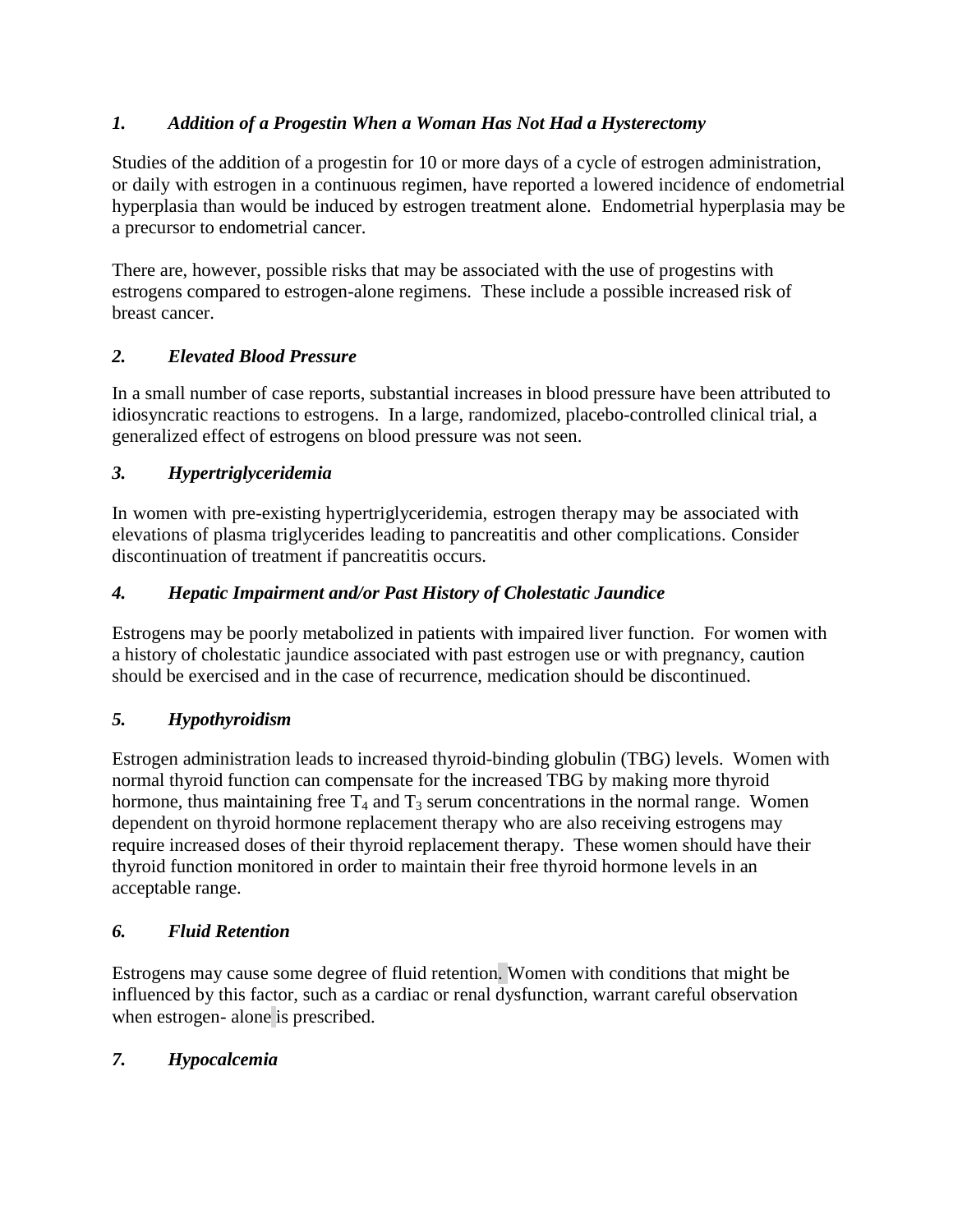Estrogen therapy should be used with caution in women with hypoparathyroidism as estrogeninduced hypocalcemia may occur.

# *8. Exacerbation of Endometriosis*

A few cases of malignant transformation of residual endometrial implants have been reported in women treated post-hysterectomy with estrogen alone therapy. For patients known to have residual endometriosis post-hysterectomy, the addition of progestin should be considered.

# *9. Exacerbation of Other Conditions*

Estrogen therapy may cause an exacerbation of asthma, diabetes mellitus, epilepsy, migraine or porphyria, systemic lupus erythematosus, and hepatic hemangiomas and should be used with caution in women with these conditions.

# **B. Patient Information**

Physicians are advised to discuss the PATIENT INFORMATION leaflet with women for whom they prescribe ESTRACE (estradiol vaginal cream, USP, 0.01%).

# **C**. **Laboratory Tests**

Serum FSH and estradiol levels have not been shown to be useful in the management of moderate to severe symptoms of vulvar and vaginal atrophy.

# **D. Drug-Laboratory Test Interactions**

- 1. Accelerated prothrombin time, partial thromboplastin time, and platelet aggregation time; increased platelet count; increased factors II, VII antigen, VIII antigen, VIII coagulant activity, IX, X, XII, VII-X complex, II-VII-X complex, and beta-thromboglobulin; decreased levels of anti-factor Xa and antithrombin III, decreased antithrombin III activity; increased levels of fibrinogen and fibrinogen activity; increased plasminogen antigen and activity.
- 2. Increased thyroid-binding globulin (TBG) leading to increased circulating total thyroid hormone levels, as measured by protein-bound iodine (PBI),  $T_4$  levels (by column or by radioimmunoassay) or  $T_3$  levels by radioimmunoassay.  $T_3$  resin uptake is decreased, reflecting the elevated TBG. Free  $T_4$  and free  $T_3$  concentrations are unaltered. Women on thyroid replacement therapy may require higher dose of thyroid hormone.
- 3. Other binding proteins may be elevated in serum, i.e., corticosteroid binding globulin (CBG), sex hormone-binding globulin (SHBG), leading to increased total circulating corticosteroids and sex steroids, respectively. Free hormone concentrations, such as testosterone and estradiol, may be decreased. Other plasma proteins may be increased (angiotensinogen/renin substrate, alpha-1-antitrypsin, ceruloplasmin).
- 4. Increased plasma high-density lipoprotein (HDL) and  $HDL<sub>2</sub>$  cholesterol subfraction concentrations, reduced low-density lipoprotein (LDL) cholesterol concentration, increased triglycerides levels.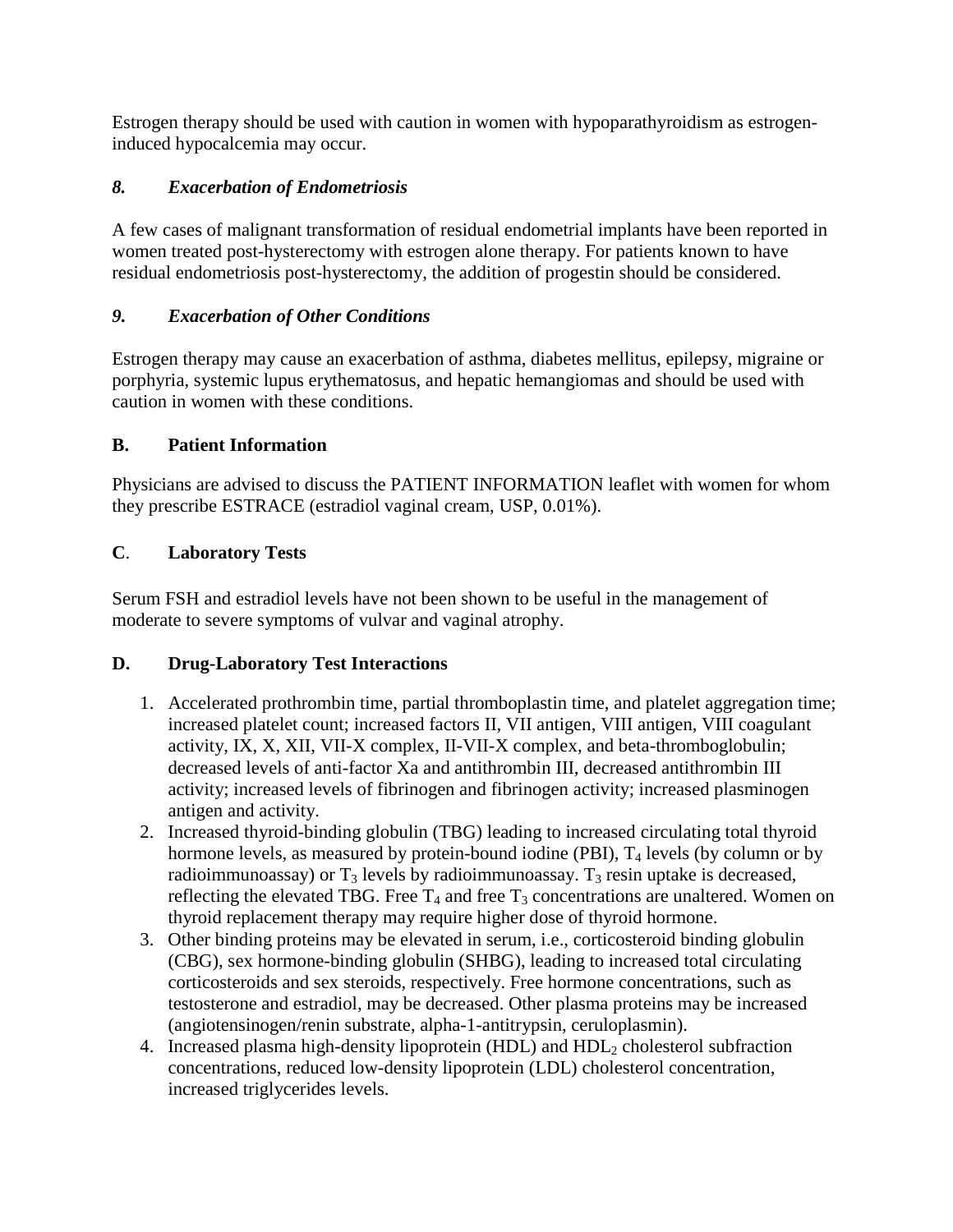5. Impaired glucose tolerance.

## **E. Carcinogenesis, Mutagenesis, and Impairment of Fertility**

Long-term continuous administration of estrogen, with and without progestin, in women with and without a uterus, has shown an increased risk of endometrial cancer, breast cancer, and ovarian cancer. (See **BOXED WARNINGS, WARNINGS** and **PRECAUTIONS**.)

Long term continuous administration of natural and synthetic estrogens in certain animal species increases the frequency of carcinomas of the breast, uterus, cervix, vagina, testis, and liver.

## **F. Pregnancy**

ESTRACE should not be used during pregnancy [see **CONTRAINDICATIONS**].

There appears to be little or no increased risk of birth defects in children born to women who have used estrogens and progestins as an oral contraceptive inadvertently during early pregnancy.

## **G. Nursing Mothers**

ESTRACE should not be used during lactation. Estrogen administration to nursing women has been shown to decrease the quantity and quality of the breast milk. Detectable amounts of estrogens have been identified in the milk of women receiving estrogen therapy. Caution should be exercised when ESTRACE is administered to a nursing woman.

## **H. Pediatric Use**

ESTRACE Vaginal Cream is not indicated in children. Clinical studies have not been conducted in the pediatric population.

## **I. Geriatric Use**

There have not been sufficient numbers of geriatric patients involved in studies utilizing ESTRACE to determine whether those over 65 years of age differ from younger subjects in their response to ESTRACE.

## *The Women's Health Initiative Study*

In the WHI estrogen-alone substudy (daily CE [0.625 mg]-alone versus placebo), there was a higher relative risk of stroke in women greater than 65 years of age [see **CLINICAL STUDIES** and **WARNINGS].**

In the WHI estrogen plus progestin substudy (daily CE [0.625 mg] plus MPA [2.5 mg] versus placebo), there was a higher relative risk of nonfatal stroke and invasive breast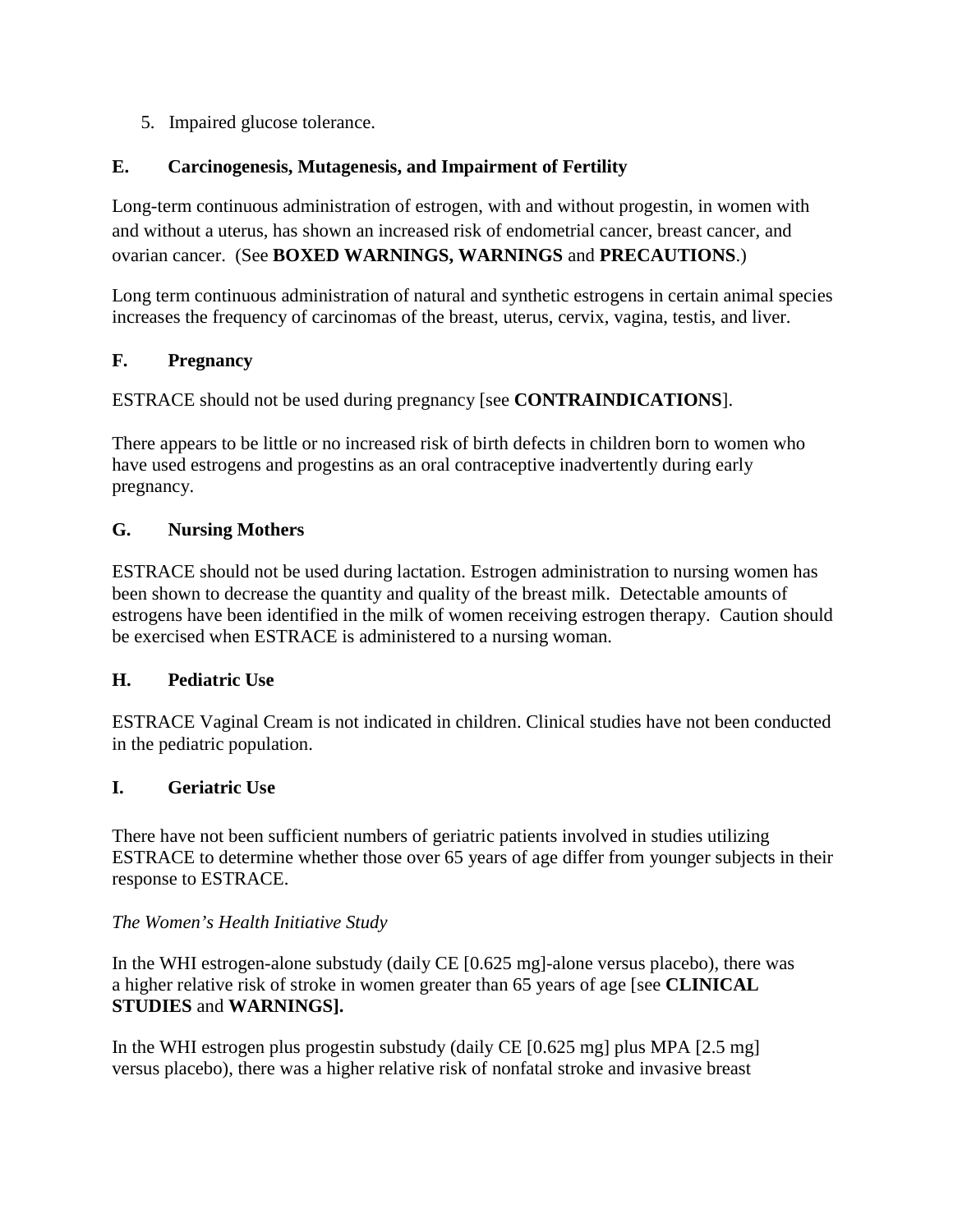#### cancer in women greater than 65 years of age [see **CLINICAL STUDIES** and **WARNINGS].**

## *The Women's Health Initiative Memory Study*

In the WHIMS ancillary studies of postmenopausal women 65 to 79 years of age, there was an increased risk of developing probable dementia in women receiving estrogen-alone or estrogen plus progestin when compared to placebo [see **CLINICAL STUDIES** and **WARNINGS].**

Since both ancillary studies were conducted in women 65 to 79 years of age, it is unknown whether these findings apply to younger postmenopausal women <sup>10</sup> [see **CLINICAL STUDIES** and **WARNINGS].**

## **ADVERSE REACTIONS**

## See **BOXED WARNINGS, WARNINGS** and **PRECAUTIONS**.

Systemic absorption may occur with the use of ESTRACE. The warnings, precautions, and adverse reactions associated with oral estrogen treatment should be taken into account.

The following adverse reactions have been reported with estrogen and/or progestin therapy.

#### **1. Genitourinary System**

Abnormal uterine bleeding or spotting; dysmenorrhea or pelvic pain, increase in size of uterine leiomyomata; vaginitis, including vaginal candidiasis; change in cervical secretion; cystitis-like syndrome; application site reactions of vulvovaginal discomfort including burning and irritation; genital pruritus; ovarian cancer; endometrial hyperplasia; endometrial cancer.

#### **2. Breasts**

Tenderness, enlargement, pain, nipple discharge, fibrocystic breast changes; breast cancer.

#### **3. Cardiovascular**

Deep and superficial venous thrombosis; pulmonary embolism; myocardial infarction; stroke; increase in blood pressure.

#### **4. Gastrointestinal**

Nausea, vomiting; abdominal cramps, bloating; increased incidence of gallbladder disease.

## **5. Skin**

Chloasma that may persist when drug is discontinued; loss of scalp hair; hirsutism; rash.

#### **6. Eyes**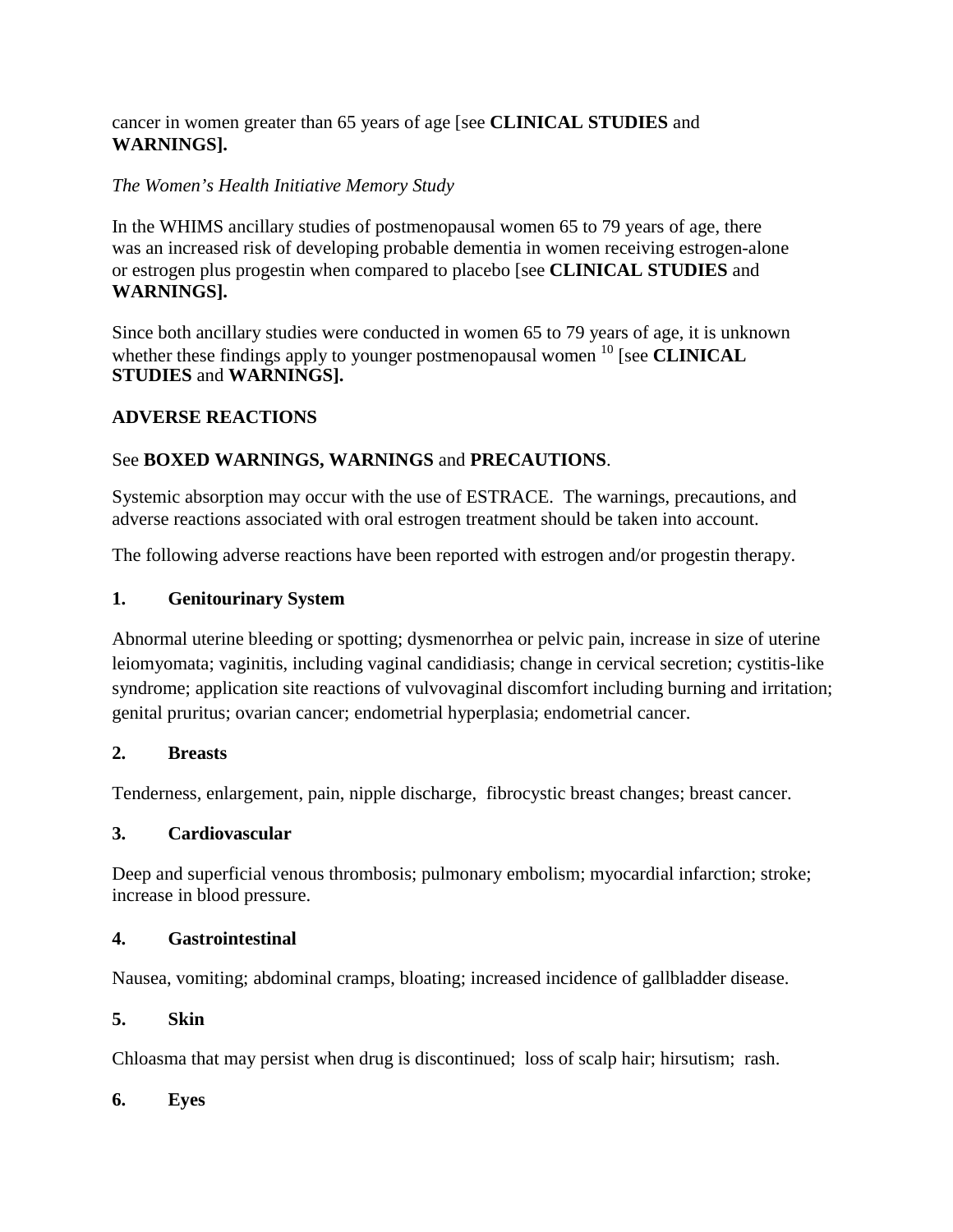Retinal vascular thrombosis, intolerance to contact lenses.

#### **7. Central Nervous System**

Headache; migraine; dizziness; mental depression; nervousness; mood disturbances; irritability; dementia.

#### **8. Miscellaneous**

Increase or decrease in weight; glucose intolerance; edema; arthralgias; leg cramps; changes in libido; urticaria; exacerbation of asthma; increased triglycerides; hypersensitivity.

## **OVERDOSAGE**

Overdosage of estrogen may cause nausea, vomiting, breast tenderness, abdominal pain, drowsiness and fatigue, and withdrawal bleeding may occur in women. Treatment of overdose consists of discontinuation of ESTRACE therapy together with institution of appropriate symptomatic care.

# **DOSAGE AND ADMINISTRATION**

Use of ESTRACE alone or in combination with a progestin, should be limited to the shortest duration consistent with treatment goals and risks for the individual woman. Postmenopausal women should reevaluate periodically as clinically appropriate to determine if treatment is still necessary. For treatment of vulvar and vaginal atrophy associated with the menopause, the lowest dose and regimen that will control symptoms should be chosen and medication should be discontinued as promptly as possible. For women who have a uterus, adequate diagnostic measures, including directed and random endometrial sampling when indicated, should be undertaken to rule out malignancy in cases of undiagnosed persistent or recurring abnormal genital bleeding.

Usual Dosage: The usual dosage range is 2 to 4 g (marked on the applicator) daily for one or two weeks, then gradually reduced to one half initial dosage for a similar period. A maintenance dosage of 1 g, one to three times a week, may be used after restoration of the vaginal mucosa has been achieved.

## **NOTE: The number of doses per tube will vary with dosage requirements and patient handling.**

## **HOW SUPPLIED**

## **ESTRACE (estradiol vaginal cream, USP, 0.01%).**

**N** 0430-3754-14: Tube containing 1 ½ oz (42.5 g) with a calibrated plastic applicator for delivery of  $1, 2, 3$ , or  $4 \text{ g}$ .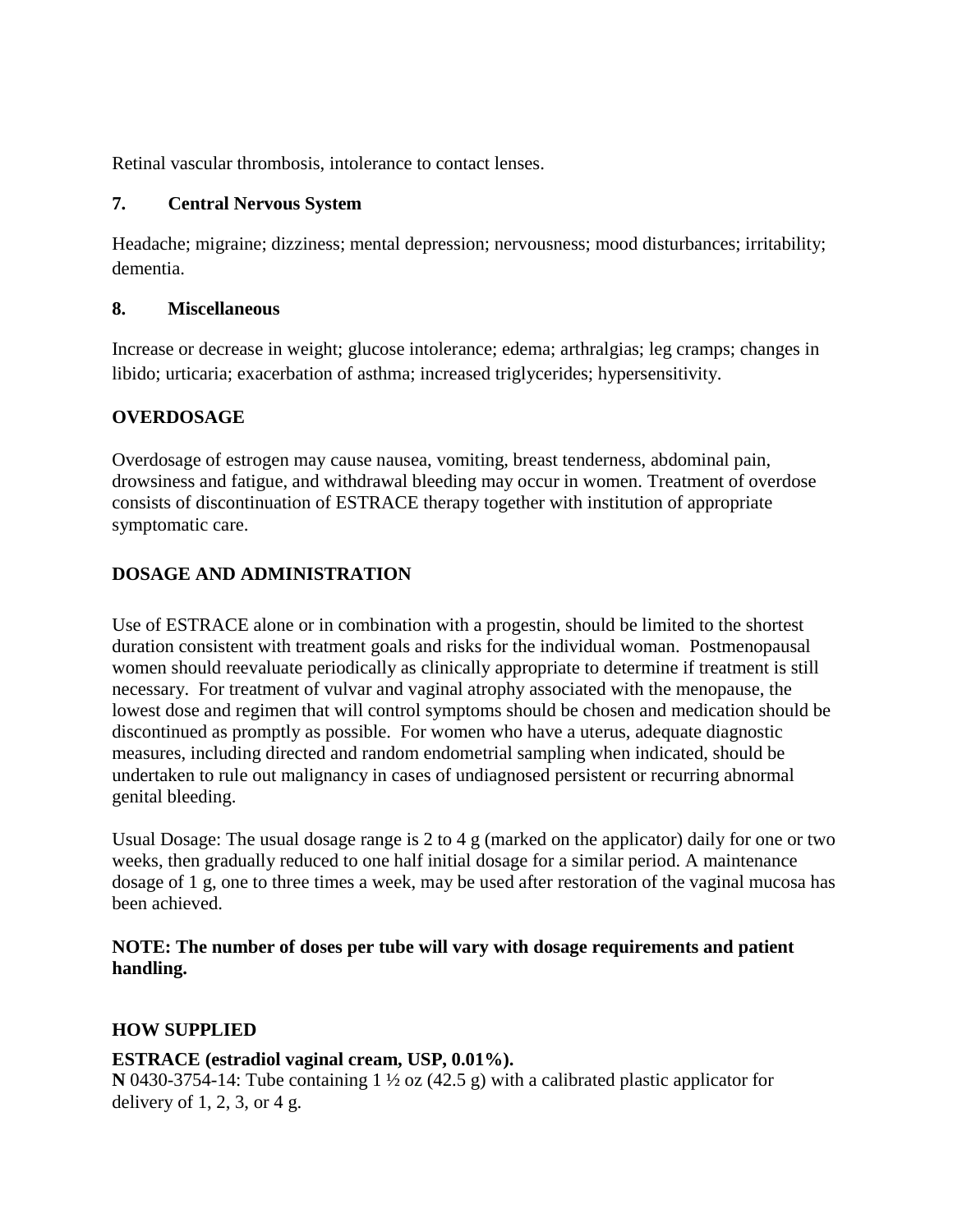**Store at room temperature 20° to 25°C (59° to 77°F). Protect from temperatures in excess of 40°C (104° F).**

#### **Keep ESTRACE Vaginal Cream out of the reach of**

## **children. REFERENCES**

- 1. Jackson RD, et al. Effects of Conjugated Equine Estrogen on Risk of Fractures and BMD in Postmenopausal Women With Hysterectomy: Results From the Women's Health Initiative Randomized Trial. *J Bone Miner Res*. 2006;21:817-828.
- 2. Hendrix SL, et al. Effects of Conjugated Equine Estrogen on Stroke in the Women's Health Initiative. *Circulation*. 2006;113:2425-2434.
- 3. Rossouw JE, et al. Postmenopausal Hormone Therapy and Risk of Cardiovascular Disease by
	- Age and Years Since Menopause. *JAMA*. 2007;297:1465-1477.
- 4. Hsia J, et al. Conjugated Equine Estrogens and Coronary Heart Disease. *Arch Int Med*. 2006;166:357-365.
- 5. Curb JD, et al. Venous Thrombosis and Conjugated Equine Estrogen in Women Without a Uterus. *Arch Int Med*. 2006;166:772-780.
- 6. Cushman M, et al. Estrogen Plus Progestin and Risk of Venous Thrombosis. *JAMA*. 2004;292:1573-1580.
- 7. Stefanick ML, et al. Effects of Conjugated Equine Estrogens on Breast Cancer and Mammography Screening in Postmenopausal Women With Hysterectomy. *JAMA*. 2006;295:1647-1657.
- 8. Chlebowski RT, et al. Influence of Estrogen Plus Progestin on Breast Cancer and Mammography in Healthy Postmenopausal Women. *JAMA*. 2003;289:3234-3253.
- 9. Anderson GL, et al. Effects of Estrogen Plus Progestin on Gynecologic Cancers and Associated Diagnostic Procedures. *JAMA*. 2003;290:1739-1748.
- 10. Shumaker SA, et al. Conjugated Equine Estrogens and Incidence of Probable Dementia and Mild Cognitive Impairment in Postmenopausal Women. *JAMA*. 2004;291:29472958.

Distributed by: Allergan USA, Inc. Madison, NJ 07940

© 2018 Allergan. All rights reserved. Allergan<sup>®</sup> and its design are trademarks of Allergan, Inc. ESTRACE® is a registered trademark of Allergan Pharmaceuticals International Limited.

**ं` Allergan** 

v1.0USPI3754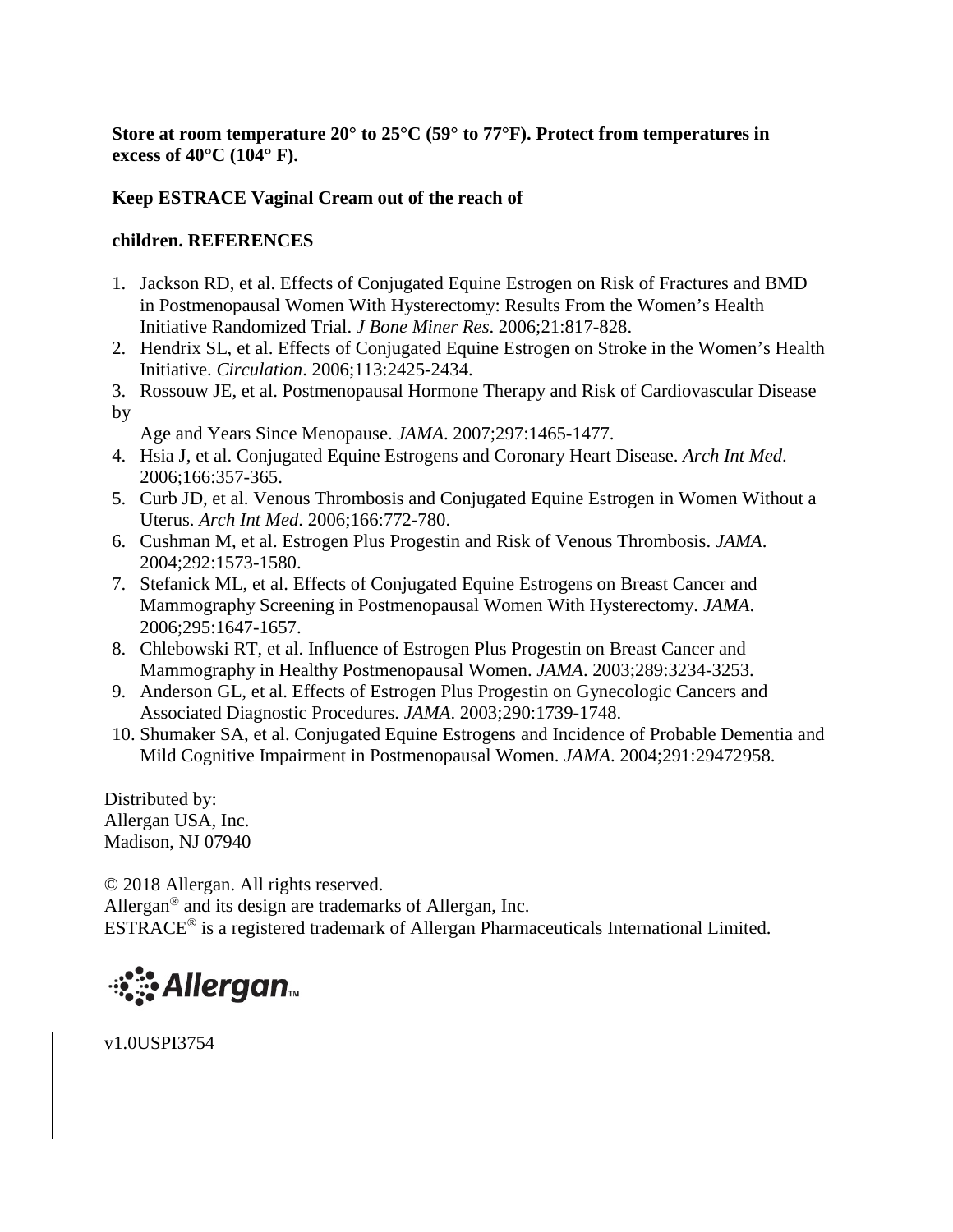## **ESTRACE® CREAM Rx** only **(estradiol vaginal cream, USP, 0.01%)**

## **INFORMATION FOR THE PATIENT**

Read this PATIENT INFORMATION before you start using ESTRACE Vaginal Cream and read what you get each time you refill your ESTRACE Vaginal Cream prescription. There may be new information. This information does not take the place of talking with your healthcare provider about your menopausal symptoms or your treatment.

#### **What is the most important information I should know about ESTRACE Vaginal Cream (an estrogen hormone)?**

- Using estrogen-alone may increase your chance of getting cancer of the uterus (womb). Report any unusual vaginal bleeding right away while you are using ESTRACE Vaginal Cream. Vaginal bleeding after menopause may be a warning sign of cancer of the uterus (womb). Your healthcare provider should check any unusual vaginal bleeding to find out the cause.
- Do not use estrogen-alone to prevent heart disease, heart attacks, strokes or dementia (decline in brain function)
- Using estrogen-alone may increase your chances of getting strokes or blood clots
- Using estrogen-alone may increase your chance of getting dementia, based on a study of women age 65 years of age or older
- Do not use estrogens with progestins to prevent heart disease, heart attacks, strokes or dementia
- Using estrogens with progestins may increase your chances of getting heart attacks, strokes, breast cancer, or blood clots
- Using estrogens with progestins may increase your chance of getting dementia, based on a study of women age 65 years of age or older
- You and your healthcare provider should talk regularly about whether you still need treatment with ESTRACE Vaginal Cream

# **What is ESTRACE Vaginal Cream?**

ESTRACE Vaginal Cream is a medicine that contains an estrogen hormone.

## **What is ESTRACE Vaginal Cream used for?**

#### **ESTRACE Vaginal Cream is used after menopause to:**

• **Treat moderate to severe menopausal changes in and around the vagina** You and your healthcare provider should talk regularly about whether you still need treatment with ESTRACE Vaginal Cream to control these problems.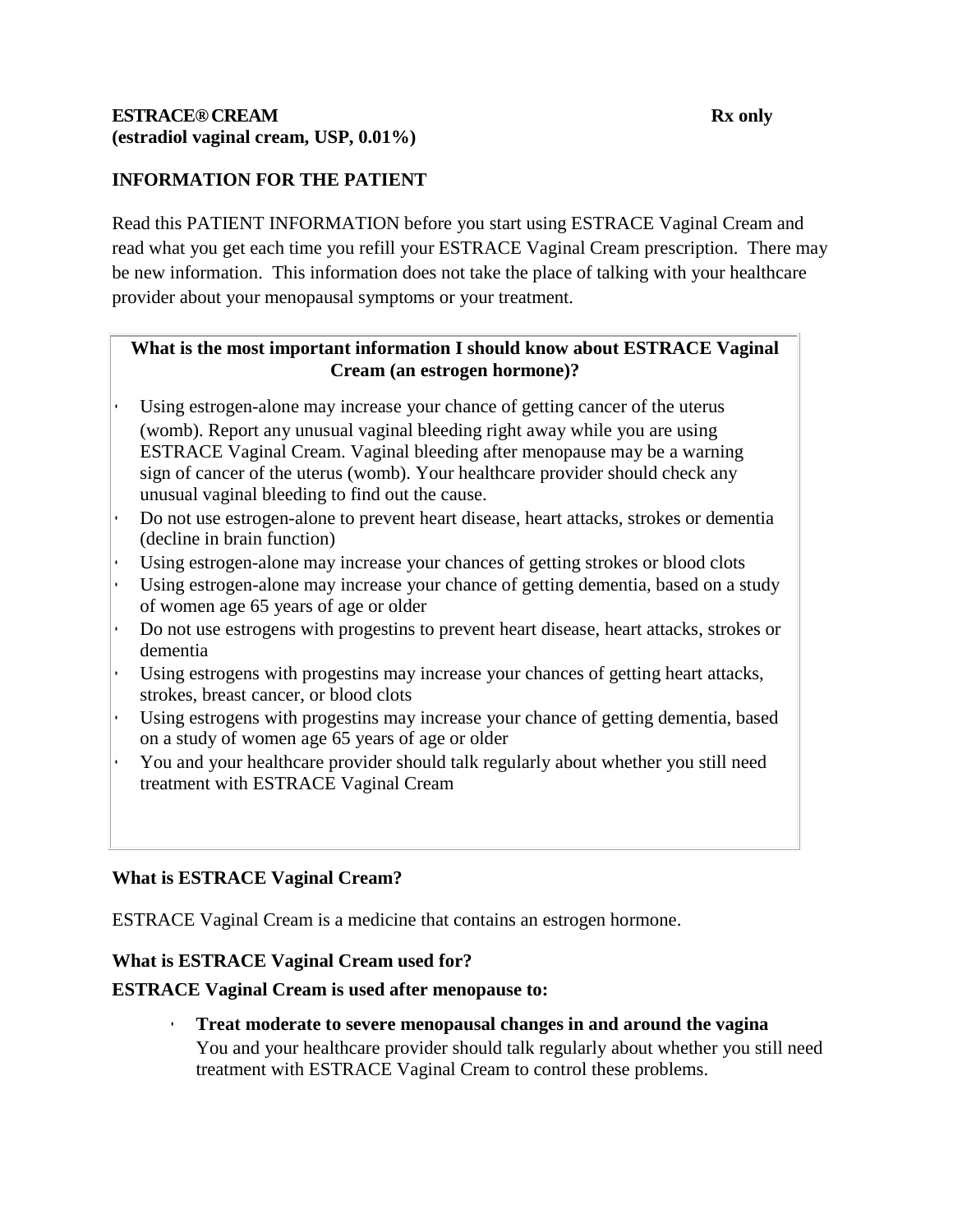#### **Who should not use ESTRACE Vaginal Cream?**

Do not start using ESTRACE Vaginal Cream if you:

• **Have unusual vaginal bleeding**

#### • **Currently have or have had certain cancers**

Estrogens may increase the chances of getting certain types of cancers, including cancer of the breast or uterus. If you have or have had cancer, talk with your healthcare provider about whether you should use ESTRACE Vaginal Cream.

- **Had a stroke or heart attack**
- **Currently have or have had blood clots**
- **Currently have or have had liver problems**
- **Have been diagnosed with a bleeding disorder**
- **Are allergic to ESTRACE Vaginal Cream or any of its ingredients** See the list of ingredients in ESTRACE Vaginal Cream at the end of this leaflet.
- **Think you may be pregnant**

#### **Tell your healthcare provider:**

#### • **If you have unusual vaginal bleeding**

Vaginal bleeding after menopause may be a warning sign of cancer of the uterus (womb). Your healthcare provider should check any unusual vaginal bleeding to find out the cause.

#### • **About all of your medical problems**

Your healthcare provider may need to check you more carefully if you have certain conditions, such as asthma (wheezing), epilepsy (seizures), diabetes, migraine, endometriosis, lupus, problems with your heart, liver, thyroid, kidneys, or have high calcium levels in your blood.

#### • **About all the medicines you take**

This includes prescription and nonprescription medicines, vitamins, and herbal supplements. Some medicines may affect how ESTRACE Vaginal Cream works. ESTRACE Vaginal Cream may also affect how your other medicines work.

#### • **If you are going to have surgery or will be on bed rest.**

You may need to stop using ESTRACE Vaginal Cream.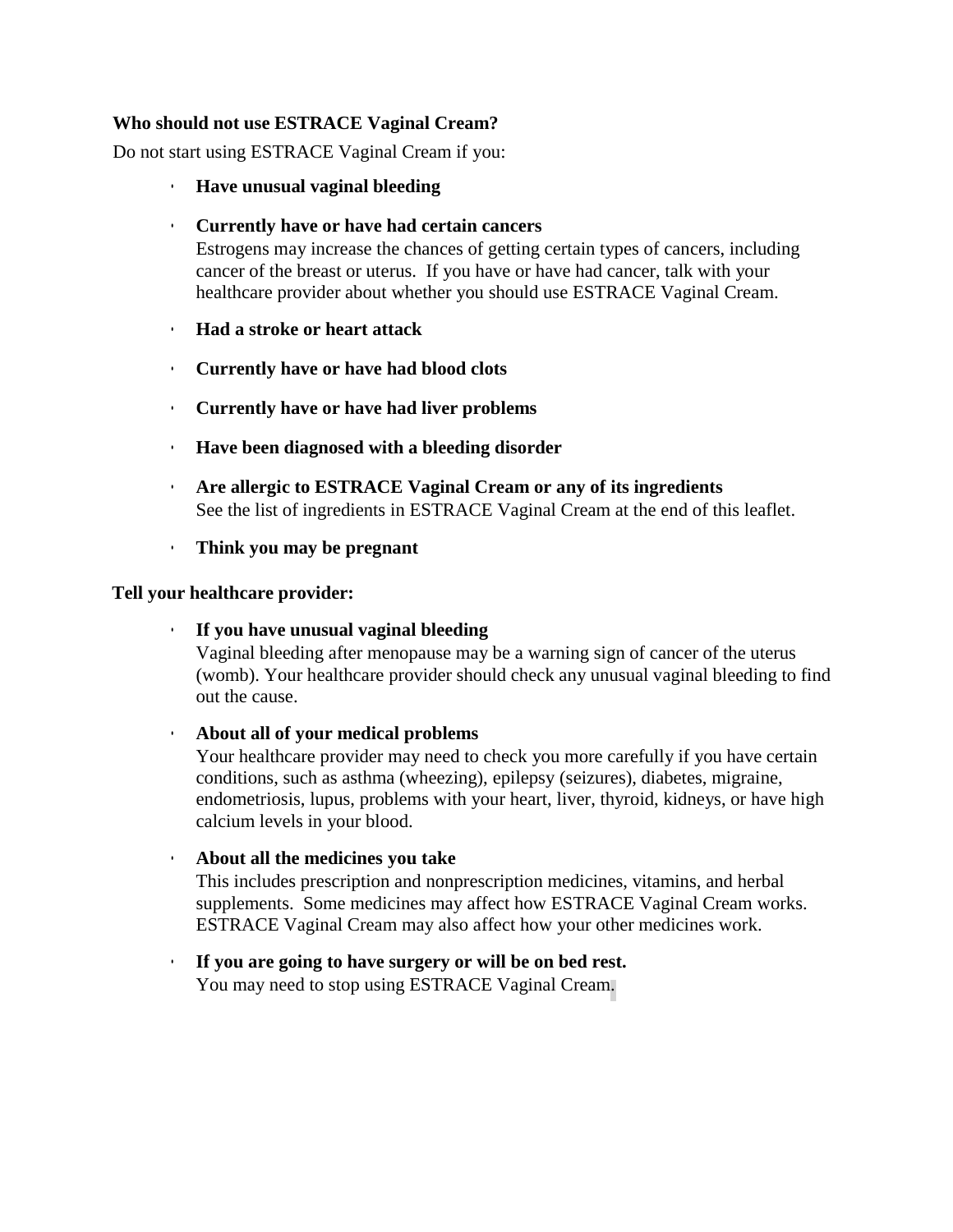## • **If you are breastfeeding**

The estrogen hormone in ESTRACE Vaginal Cream can pass into your breast milk.

## **How should I use ESTRACE Vaginal Cream?**

ESTRACE Vaginal Cream is a cream that you place in your vagina with the applicator provided with the cream.

- Take the dose recommended by your healthcare provider and talk to him or her about how well that dose is working for you
- Estrogens should be used at the lowest dose possible for your treatment only as long as needed. You and your healthcare provider should talk regularly (for example, every 3 to 6 months) about the dose you are using and whether you still need treatment with ESTRACE Vaginal Cream
- Step 1. Remove the cap from the tube. (There is no seal on tube)
- Step 2. Do not separate plunger from applicator.
- Step 3. Screw threaded end of applicator onto the open tube until secure.
- Step 4. Position upright in order to view the calibrated gram amounts.
- Step 5. Gently squeeze tube from the bottom to expel the prescribed amount of ESTRACE Vaginal cream into the applicator. As cream is squeezed out, plunger will rise to indicate amount of grams.
- Step 6. Unscrew applicator from tube.
- Step 7. Replace cap on tube.
- Step 8. Lie on back with knees drawn up. To deliver medication, gently insert applicator deeply into vagina and press plunger downward to its original position.
- Step 9. To cleanse applicator: Pull plunger to remove it from barrel. Wash with mild soap and warm water (DO NOT BOIL OR USE HOT WATER)

## **What are the possible side effects of ESTRACE Vaginal Cream?**

Although ESTRACE Vaginal Cream is only used in and around the vagina, the risks associated with oral estrogens should be taken into account.

## **Side effects are grouped by how serious they are and how often they happen when you are treated.**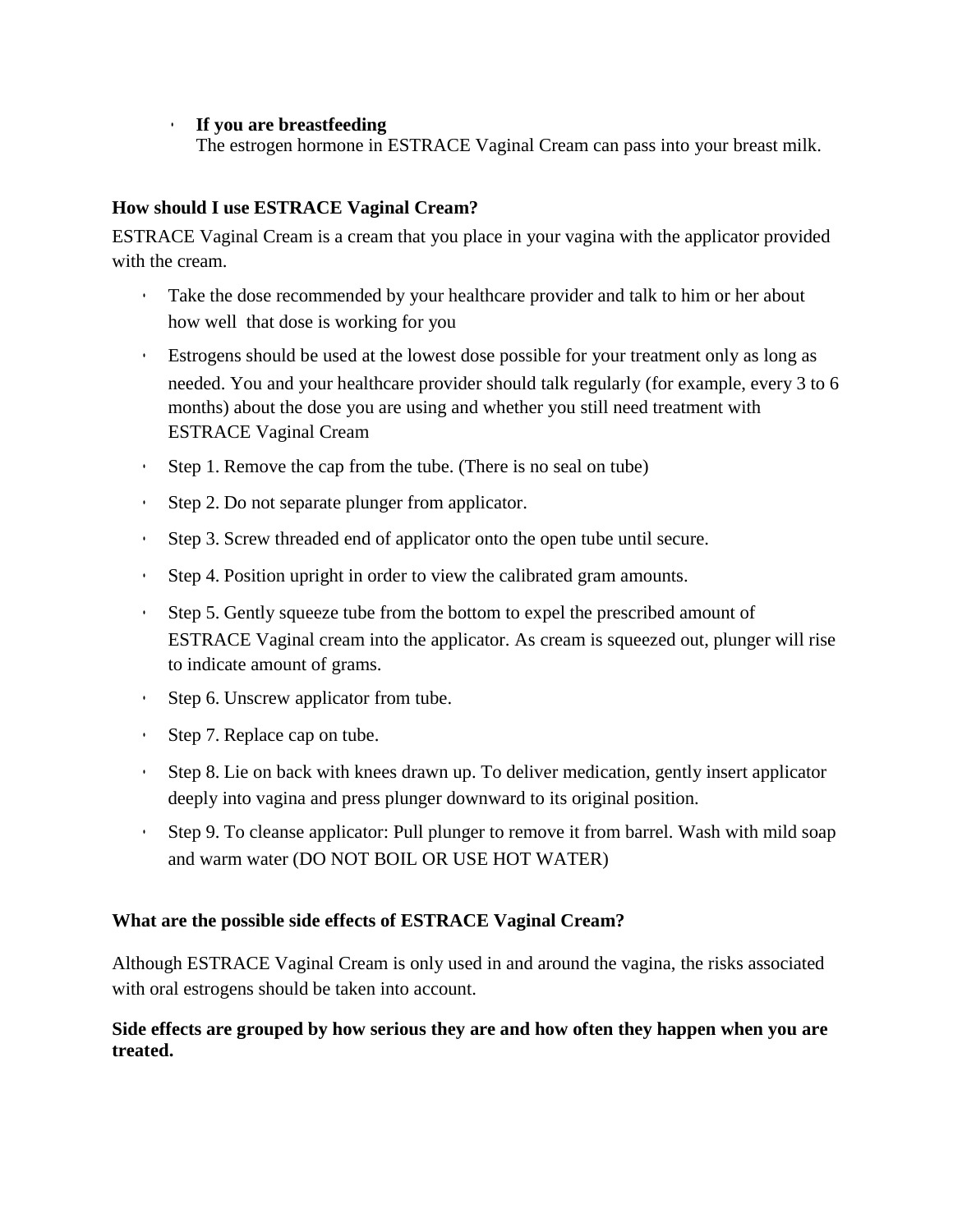#### **Serious, but less common side effects include:**

- Heart attack
- Stroke
- Blood clots
- Dementia
- Breast cancer
- Cancer of the lining of the uterus (womb)
- Cancer of the ovary
- High blood pressure
- High blood sugar
- Gallbladder disease
- Liver problems
- Enlargement of benign tumors of the uterus ("fibroids")
- Severe allergic reaction

## **Call your healthcare provider right away if you get any of the following warning signs or any other unusual symptoms that concern you:**

- New breast lumps
- Unusual vaginal bleeding
- Changes in vision or speech
- Sudden new severe headaches
- Severe pains in your chest or legs with or without shortness of breath, weakness and fatigue
- Swollen lips, tongue or face

## **Less serious, but common side effects include:**

- Headache
- Breast pain
- Irregular vaginal bleeding or spotting
- Stomach or abdominal cramps, bloating
- Nausea and vomiting
- Hair loss
- Fluid retention
- Vaginal yeast infection
- Reactions from inserting ESTRACE Vaginal Cream, such as vaginal burning, irritation, and itching

These are not all the possible side effects of ESTRACE Vaginal Cream. For more information, ask your healthcare provider or pharmacist for advice about side effects. You may report side effects to FDA at 1-800-FDA-1088.

## **What can I do to lower my chances of a serious side effect with ESTRACE Vaginal Cream?**

• Talk with your healthcare provider regularly about whether you should continue using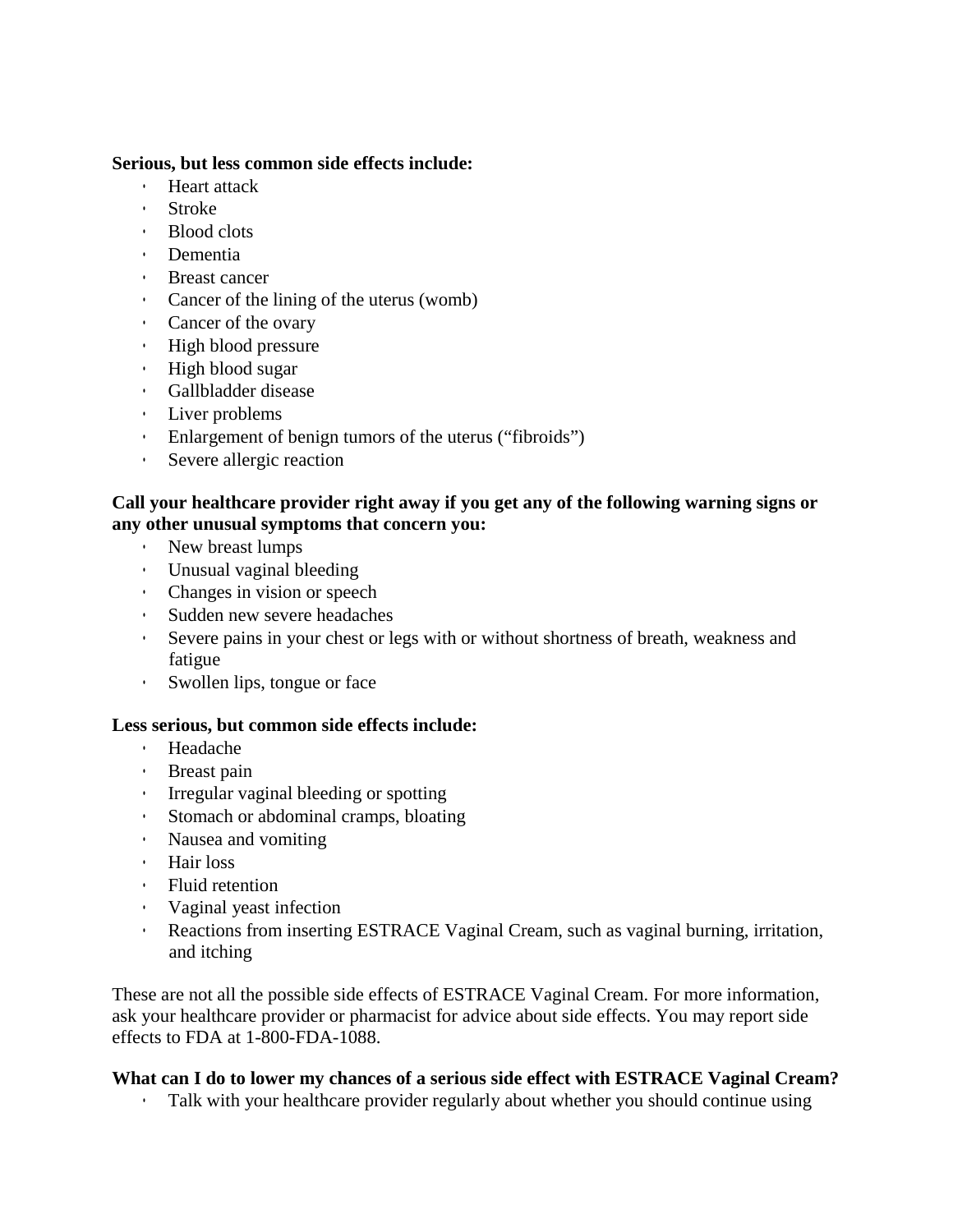ESTRACE Vaginal Cream.

- If you have a uterus, talk with your healthcare provider about whether the addition of a progestin is right for you. The addition of a progestin is generally recommended for a woman with a uterus to reduce the chance of getting cancer of the uterus.
- See your healthcare provider right away if you get vaginal bleeding while using ESTRACE Vaginal Cream.
- Have a pelvic exam, breast exam and mammogram (breast X-ray) every year unless your healthcare provider tells you something else. If members of your family have had breast cancer or if you have ever had breast lumps or an abnormal mammogram, you may need to have breast exams more often.
- If you have high blood pressure, high cholesterol (fat in the blood), diabetes, are overweight, or if you use tobacco, you may have higher chances for getting heart disease. Ask your healthcare provider for ways to lower your chances for getting heart disease.

## **General information about safe and effective use of ESTRACE Vaginal Cream**

Medicines are sometimes prescribed for conditions that are not mentioned in patient information leaflets. Do not use ESTRACE Vaginal Cream for conditions for which it was not prescribed. Do not give ESTRACE Vaginal Cream to other people, even if they have the same symptoms you have. It may harm them.

# **Keep ESTRACE Vaginal Cream out of the reach of children.**

This leaflet provides a summary of the most important information about ESTRACE Vaginal Cream. If you would like more information, talk with your healthcare provider or pharmacist. You can ask for information about ESTRACE Vaginal Cream that is written for health professionals. You can get more information by calling the toll free number 1-800-678-1605.

# **What are the ingredients in ESTRACE Vaginal Cream?**

Each gram of ESTRACE Vaginal Cream contains 0.1 mg estradiol in a nonliquefying base containing purified water, propylene glycol, stearyl alcohol, white ceresin wax, mono- and diglycerides, hypromellose 2208 (4000 cps), sodium lauryl sulfate, methylparaben, edetate disodium and *tertiary*-butylhydroquinone.

## **HOW SUPPLIED**

# **ESTRACE® (estradiol vaginal cream, USP, 0.01%).**

**N**0430-3754-14: Tube containing 1 ½ oz (42.5 gram) with a calibrated plastic applicator for delivery of  $1, 2, 3$ , or  $4$  gram.

## **NOTE: The number of doses per tube will vary with dosage requirements and patient handling.**